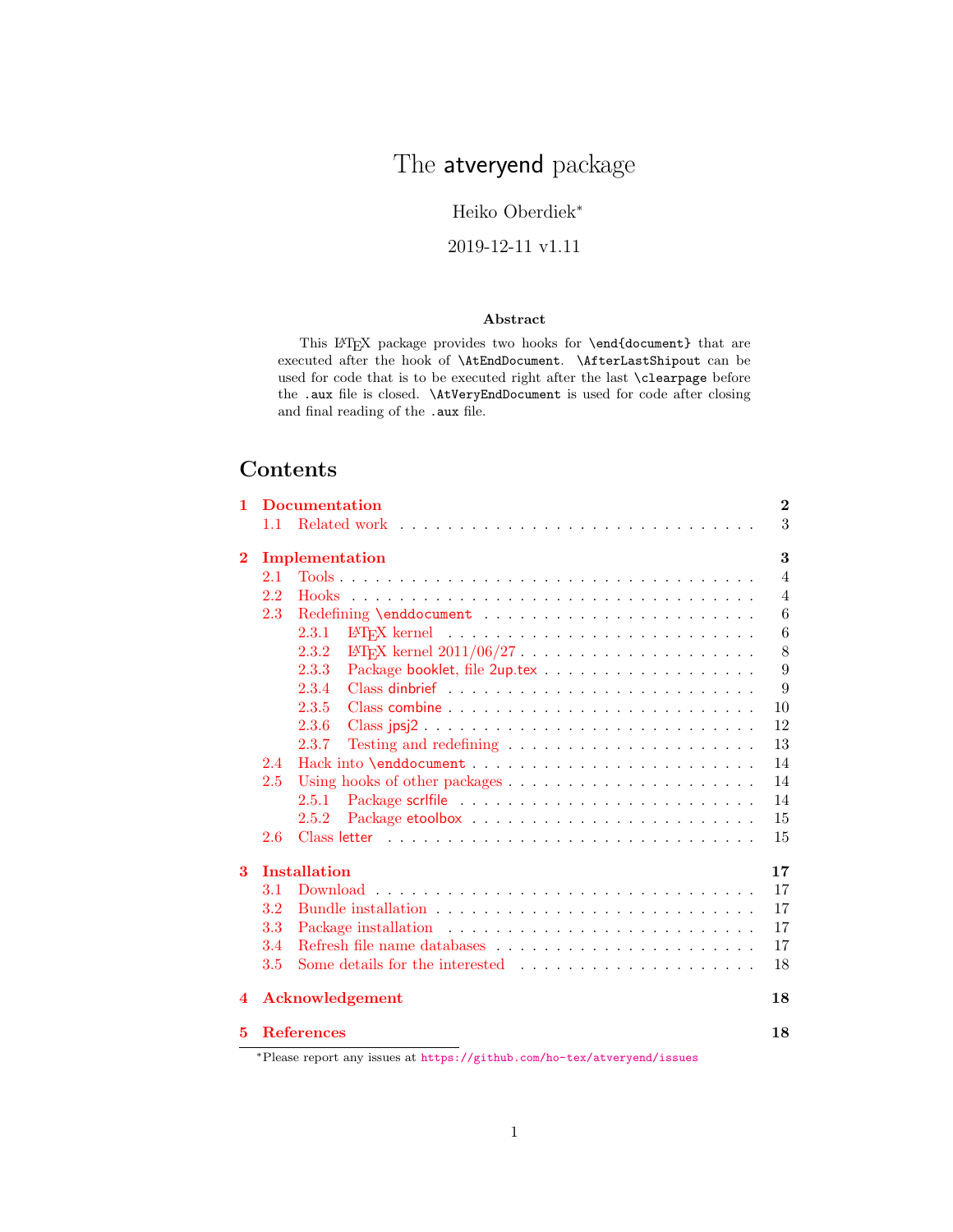| 6 History                                                                                                              | 19 |
|------------------------------------------------------------------------------------------------------------------------|----|
| $[2009/12/06 \text{ v}1.0] \ldots \ldots \ldots \ldots \ldots \ldots \ldots \ldots \ldots \ldots \ldots$               | 19 |
| $[2009/12/07 \text{ v}1.1] \ldots \ldots \ldots \ldots \ldots \ldots \ldots \ldots \ldots \ldots \ldots \ldots \ldots$ | 19 |
| $[2009/12/09 \text{ v}1.2] \ldots \ldots \ldots \ldots \ldots \ldots \ldots \ldots \ldots \ldots \ldots \ldots$        | 19 |
|                                                                                                                        | 19 |
| $[2010/01/25 \text{ v}1.4] \ldots \ldots \ldots \ldots \ldots \ldots \ldots \ldots \ldots \ldots \ldots \ldots \ldots$ | 19 |
|                                                                                                                        | 19 |
|                                                                                                                        | 19 |
|                                                                                                                        | 19 |
|                                                                                                                        | 19 |
|                                                                                                                        | 19 |
|                                                                                                                        | 19 |
|                                                                                                                        | 19 |
| 7 Index                                                                                                                |    |

## <span id="page-1-0"></span>1 Documentation

There are packages (e.g. hyperref  $[4]$ , lastpage  $[6]$ ) that want to call code after the typesetting is done, for example to remember the last page number. LAT<sub>EX</sub> provides the hook  $\Lambda t$ EndDocument (clsguide [\[1\]](#page-17-5)). There are packages that use this hook to do their job for typesetting pages (e.g. endfloat emits the floats here [\[2\]](#page-17-6)). Also a user might provide additional code in \AtEndDocument. Therefore packages have to call \clearpage in \AtEndDocument to get after the last shipout page. But this is not too reliable, because the right timing is important between packages that want or have to do things before the last page is output and packages that only work properly if they can reach the point after the last shipout.

Therefore the task of this package is to provide additional hooks for \end{document}. All hooks are called after the hook of \AtEndDocument.

#### <span id="page-1-4"></span> $\Bbb \Omega \$

The code is called before the final \clearpage in \enddocument. However it is unknown, whether the last page is already shipped out or if this will be triggered by the final \clearpage.

#### <span id="page-1-1"></span> $\{AfterLastShipout \}$

The code is called after the final \clearpage of \enddocument before the main .aux file is closed. This is the right place to remember the last page in the .aux file, for instance.

#### <span id="page-1-3"></span> $\{x \in \{code\}$

The code is called after the .aux file is closed and read in again. It is the place for final checks, rerun hints, final messages.

#### <span id="page-1-2"></span> $\{AtEndAfterFileList\}$

After the .aux file closing and reading LATEX prints the file list if requested by \listfiles. Then this hook is executed.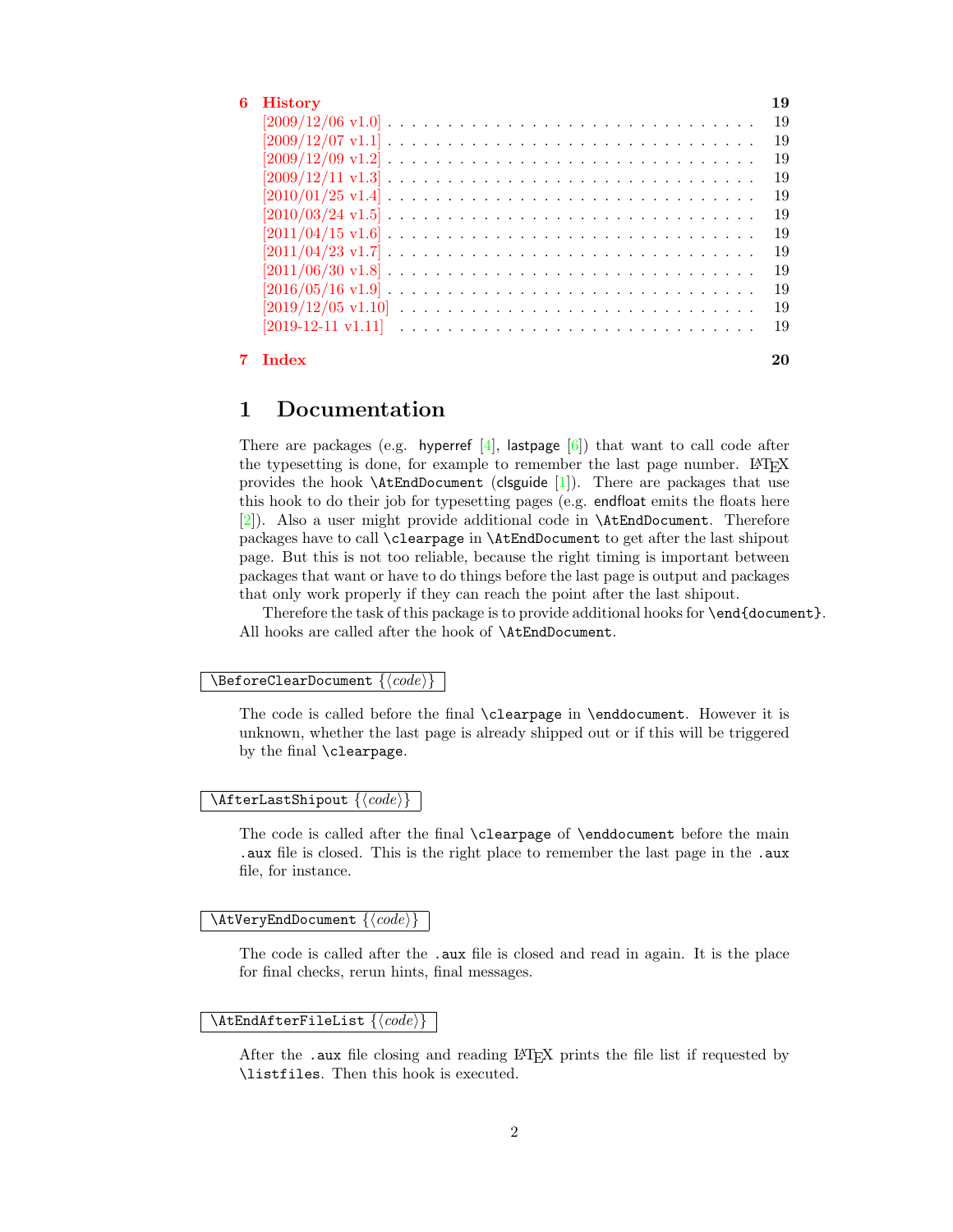<span id="page-2-2"></span> $\{X_t\}$  \AtVeryVeryEnd  $\{ \langle code \rangle \}$ 

This code is called right before the final **\@@end.** 

#### <span id="page-2-0"></span>1.1 Related work

- Package scrfile: Markus Kohm has written package scrlfile (part of KOMA-Script [\[5\]](#page-17-7)) that provides hooks \BeforeClosingMainAux and after \AfterReadingMainAux. They have the same function as the hooks of this package. In fact this package uses them, if they are available.
- Class revtex4-1: This class calls \clear@document in \enddocument that wraps the final call of \clearpage. Thus it can be used as hook to call stuff after that \clearpage. This is also done by this package.
- Package etoolbox: It provides *\AfterEndDocument*, a hook right before *\deadcycles* or  $\text{Q\$ end } [\[3\]](#page-17-8).

This package tries to combine as many approaches as possible:

- It looks for a known \enddocument and redefines it.
- Hooks that are provided by others are used (package scrlfile or class revtex4-1.
- It redefines \@checkend and \@dofilelist to insert the hooks similar to package scrlfile.
- The hook execution is wrapped in a macro that is redefined by its first call to prevent calling the hook more than once.

## <span id="page-2-1"></span>2 Implementation

```
1 \langle*package\rangle
```

```
2 \begingroup\catcode61\catcode48\catcode32=10\relax%
```

```
3 \catcode13=5 % ^^M
4 \endlinechar=13 %
5 \catcode123=1 % {
6 \catcode125=2 % }
7 \catcode64=11 % @
8 \def\x{\endgroup
9 \expandafter\edef\csname AtVeryEnd@AtEnd\endcsname{%
10 \endlinechar=\the\endlinechar\relax
11 \catcode13=\the\catcode13\relax
12 \catcode32=\the\catcode32\relax
13 \catcode35=\the\catcode35\relax
14 \catcode61=\the\catcode61\relax
15 \catcode64=\the\catcode64\relax
16 \catcode123=\the\catcode123\relax
17 \catcode125=\the\catcode125\relax
18 }%
19 }%
20 \x\catcode61\catcode48\catcode32=10\relax%
21 \catcode13=5 % ^^M
22 \endlinechar=13 %
23 \catcode35=6 % #
24 \catcode64=11 % @
25 \catcode123=1 % {
```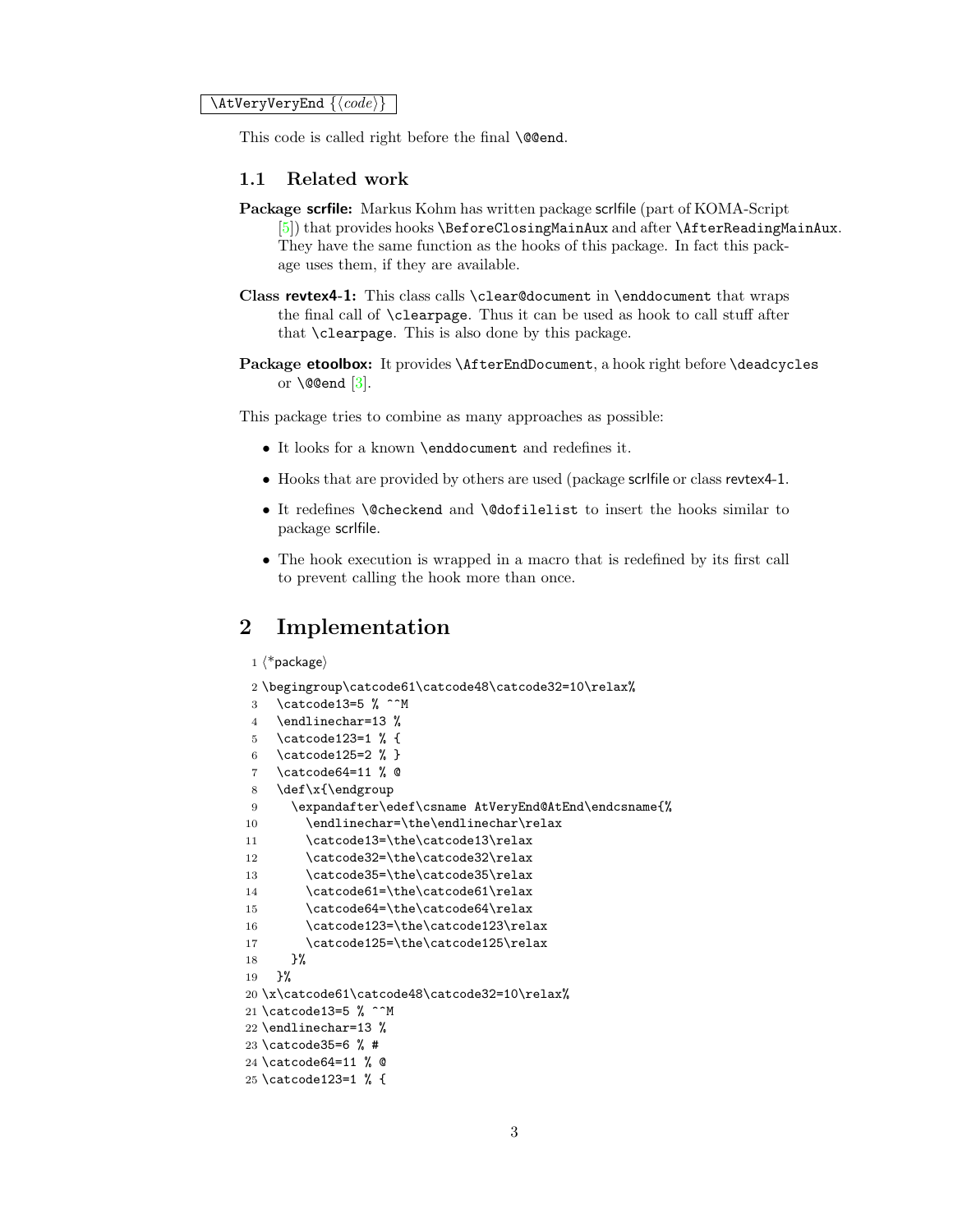```
26 \catcode125=2 % }
27 \def\TMP@EnsureCode#1#2{%
28 \edef\AtVeryEnd@AtEnd{%
29 \AtVeryEnd@AtEnd
30 \catcode#1=\the\catcode#1\relax
31 }%
32 \catcode#1=#2\relax
33 }
34 \TMP@EnsureCode{9}{10}% (tab)
35 \TMP@EnsureCode{39}{12}% '
36 \TMP@EnsureCode{40}{12}% (
37 \TMP@EnsureCode{41}{12}% )
38 \TMP@EnsureCode{42}{12}% *
39 \TMP@EnsureCode{45}{12}% -
40 \TMP@EnsureCode{46}{12}% .
41 \TMP@EnsureCode{47}{12}% /
42 \TMP@EnsureCode{62}{12}% >
43 \TMP@EnsureCode{91}{12}% [
44 \TMP@EnsureCode{93}{12}% ]
45 \TMP@EnsureCode{96}{12}% '
46 \edef\AtVeryEnd@AtEnd{\AtVeryEnd@AtEnd\noexpand\endinput}
   Package identification.
47 \NeedsTeXFormat{LaTeX2e}
48 \ProvidesPackage{atveryend}%
49 [2019-12-11 v1.11 Hooks at the very end of document (HO)]
2.1 Tools
```

```
\AtVeryEnd@ifundefined
```
<span id="page-3-39"></span><span id="page-3-38"></span><span id="page-3-37"></span><span id="page-3-36"></span><span id="page-3-35"></span><span id="page-3-26"></span><span id="page-3-24"></span><span id="page-3-12"></span><span id="page-3-0"></span>\def\AtVeryEnd@ifundefined#1{%

- \begingroup\expandafter\expandafter\expandafter\endgroup
- <span id="page-3-23"></span>\expandafter\ifx\csname #1\endcsname\relax
- <span id="page-3-7"></span>\expandafter\@firstoftwo
- \else
- <span id="page-3-8"></span>\expandafter\@secondoftwo
- \fi
- }

## <span id="page-3-4"></span><span id="page-3-3"></span><span id="page-3-2"></span><span id="page-3-1"></span>2.2 Hooks

<span id="page-3-16"></span><span id="page-3-15"></span><span id="page-3-14"></span><span id="page-3-13"></span><span id="page-3-9"></span>

| eryEnd@BeforeClearDocumentHook  |                                                        |
|---------------------------------|--------------------------------------------------------|
|                                 | 58 \let\AtVeryEnd@BeforeClearDocumentHook\@empty       |
| AtVeryEnd@AfterLastShipoutHook  |                                                        |
|                                 | 59 \let\AtVeryEnd@AfterLastShipoutHook\@empty          |
| AtVeryEnd@AtVeryEndDocumentHook |                                                        |
|                                 | 60 \let\AtVeryEnd@AtVeryEndDocumentHook\@empty         |
| :VeryEnd@AtEndAfterFileListHook |                                                        |
|                                 | 61 \let\AtVeryEnd@AtEndAfterFileListHook\@empty        |
| \AtVeryEnd@AtVeryVeryEndHook    |                                                        |
|                                 | 62 \let\AtVeryEnd@AtVeryVeryEndHook\@empty             |
| \BeforeClearDocument            |                                                        |
|                                 | 63 \newcommand*{\BeforeClearDocument}{%                |
|                                 | \g@addto@macro\AtVeryEnd@BeforeClearDocumentHook<br>64 |

<span id="page-3-25"></span><span id="page-3-19"></span><span id="page-3-17"></span><span id="page-3-6"></span><span id="page-3-5"></span>}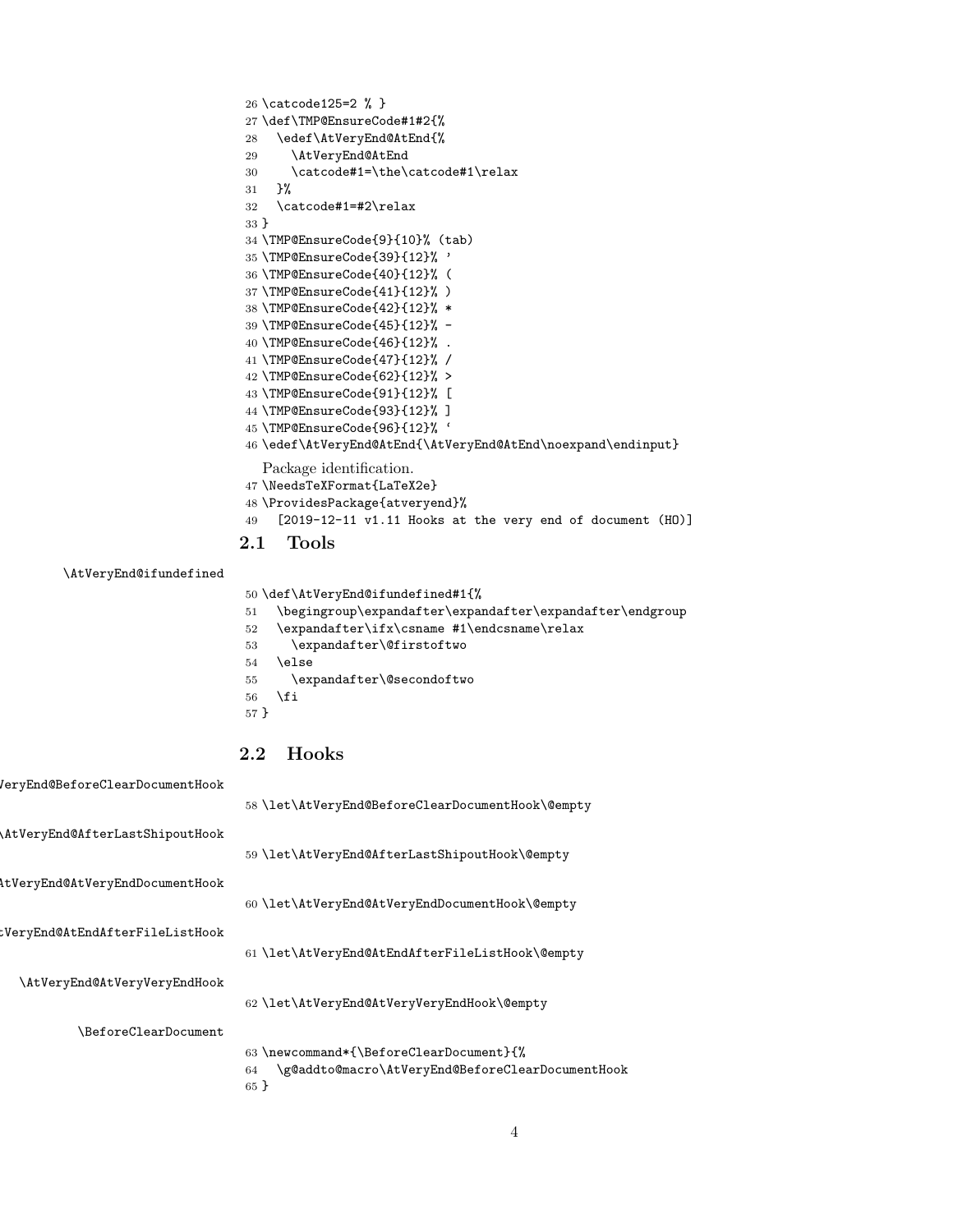<span id="page-4-35"></span><span id="page-4-34"></span><span id="page-4-33"></span><span id="page-4-32"></span><span id="page-4-31"></span><span id="page-4-30"></span><span id="page-4-29"></span><span id="page-4-28"></span><span id="page-4-27"></span><span id="page-4-26"></span><span id="page-4-25"></span><span id="page-4-24"></span><span id="page-4-23"></span><span id="page-4-22"></span><span id="page-4-21"></span><span id="page-4-20"></span><span id="page-4-19"></span><span id="page-4-18"></span><span id="page-4-17"></span><span id="page-4-16"></span><span id="page-4-15"></span><span id="page-4-14"></span><span id="page-4-13"></span><span id="page-4-12"></span><span id="page-4-11"></span><span id="page-4-10"></span><span id="page-4-9"></span><span id="page-4-8"></span><span id="page-4-7"></span><span id="page-4-6"></span><span id="page-4-5"></span><span id="page-4-4"></span><span id="page-4-3"></span><span id="page-4-2"></span><span id="page-4-1"></span><span id="page-4-0"></span>

| \AfterLastShipout         |                                                                                                                   |
|---------------------------|-------------------------------------------------------------------------------------------------------------------|
|                           | 66 \newcommand*{\AfterLastShipout}{%                                                                              |
|                           | \g@addto@macro\AtVeryEnd@AfterLastShipoutHook<br>67<br>68 }                                                       |
|                           |                                                                                                                   |
| \AtVeryEndDocument        |                                                                                                                   |
|                           | 69 \newcommand*{\AtVeryEndDocument}{%                                                                             |
|                           | \g@addto@macro\AtVeryEnd@AtVeryEndDocumentHook<br>70                                                              |
|                           | $71$ }                                                                                                            |
| \AtEndAfterFileList       |                                                                                                                   |
|                           | 72 \newcommand*{\AtEndAfterFileList}{%                                                                            |
|                           | \g@addto@macro\AtVeryEnd@AtEndAfterFileListHook<br>73                                                             |
|                           | 74 }                                                                                                              |
| \AtVeryVeryEnd            |                                                                                                                   |
|                           | 75 \newcommand*{\AtVeryVeryEnd}{%                                                                                 |
|                           | \g@addto@macro\AtVeryEnd@AtVeryVeryEndHook<br>76                                                                  |
|                           | 77 }                                                                                                              |
|                           |                                                                                                                   |
| \Call@BeforeClearDocument |                                                                                                                   |
|                           | 78 \newcommand*{\Call@BeforeClearDocument}{%<br>\let\BeforeClearDocument\@firstofone<br>79                        |
|                           | \ifx\AtVeryEnd@BeforeClearDocumentHook\@empty<br>80                                                               |
|                           | \PackageInfo{atveryend}{Empty hook 'BeforeClearDocument'}%<br>81                                                  |
|                           | \else<br>82                                                                                                       |
|                           | \PackageInfo{atveryend}{Executing hook 'BeforeClearDocument'}%<br>83                                              |
|                           | \AtVeryEnd@BeforeClearDocumentHook<br>84                                                                          |
|                           | \fi<br>85                                                                                                         |
|                           | \global\let\AtVeryEnd@BeforeClearDocumentHook\@undefined<br>86                                                    |
|                           | \global\let\Call@BeforeClearDocument\relax<br>87<br>88 }                                                          |
|                           |                                                                                                                   |
| \Call@AfterLastShipout    |                                                                                                                   |
|                           | 89 \newcommand*{\Call@AfterLastShipout}{%                                                                         |
|                           | \let\AfterLastShipout\@firstofone<br>90                                                                           |
|                           | \ifx\AtVeryEnd@AfterLastShipoutHook\@empty<br>91<br>\PackageInfo{atveryend}{Empty hook 'AfterLastShipout'}%<br>92 |
|                           | \else<br>93                                                                                                       |
|                           | \PackageInfo{atveryend}{Executing hook 'AfterLastShipout'}%<br>94                                                 |
|                           | \AtVeryEnd@AfterLastShipoutHook<br>95                                                                             |
|                           | \fi<br>96                                                                                                         |
|                           | \global\let\AtVeryEnd@AfterLastShipoutHook\@undefined<br>97                                                       |
|                           | \global\let\Call@AfterLastShipout\relax<br>98                                                                     |
|                           | 99 }                                                                                                              |
| \Call@AtVeryEndDocument   |                                                                                                                   |
|                           | 100 \newcommand*{\Call@AtVeryEndDocument}{%                                                                       |
|                           | \let\AtVeryEndDocument\@firstofone<br>101                                                                         |
|                           | \ifx\AtVeryEnd@AtVeryEndDocumentHook\@empty<br>102                                                                |
|                           | \PackageInfo{atveryend}{Empty hook 'AtVeryEndDocument'}%<br>103                                                   |
|                           | \else<br>104<br>\PackageInfo{atveryend}{Executing hook 'AtVeryEndDocument'}%<br>105                               |
|                           | \AtVeryEnd@AtVeryEndDocumentHook<br>106                                                                           |
|                           | \fi<br>107                                                                                                        |
|                           | \global\let\AtVeryEnd@AtVeryEndDocumentHook\@undefined<br>108                                                     |
|                           | \global\let\Call@AtVeryEndDocument\relax<br>109                                                                   |
|                           | $110 \}$                                                                                                          |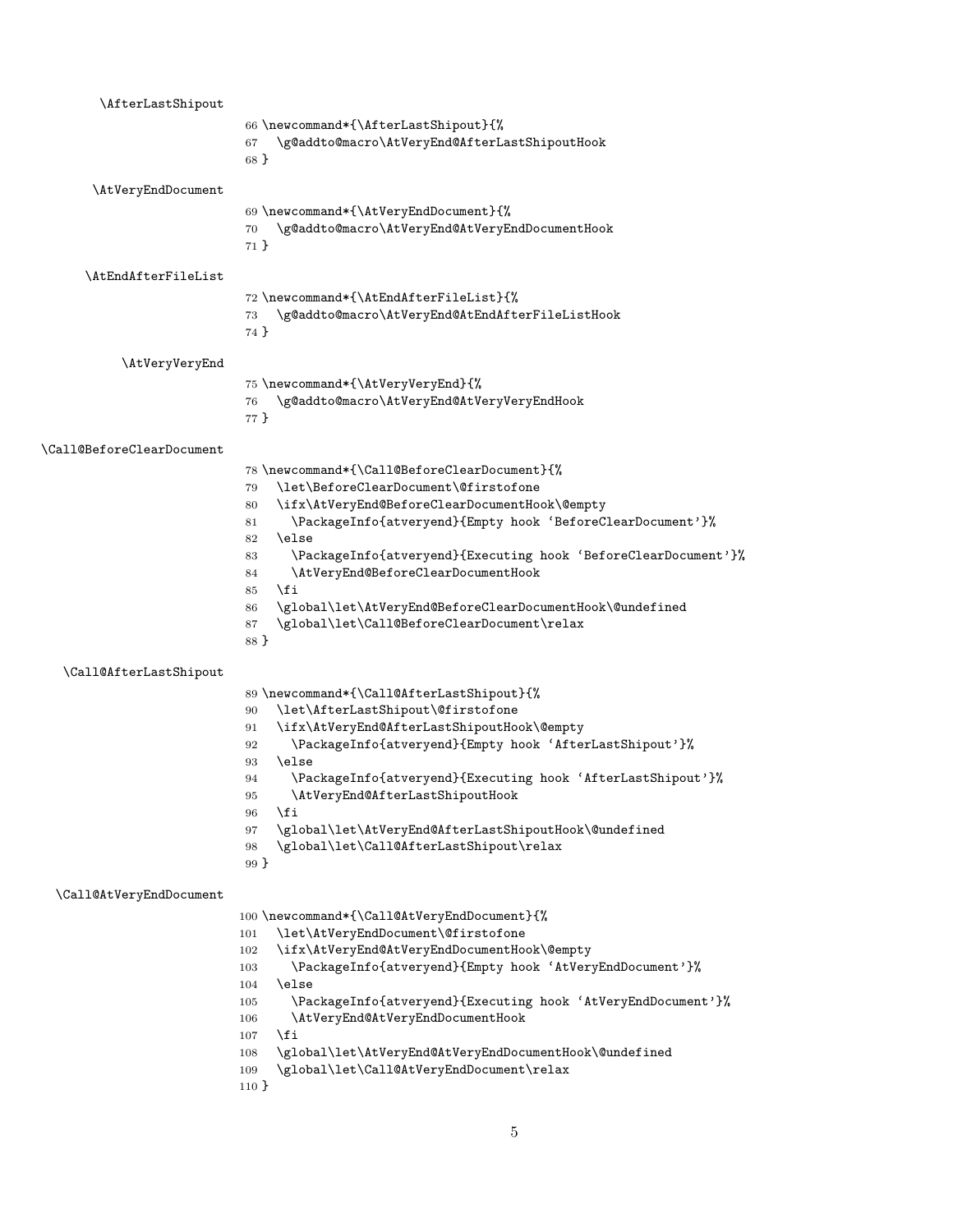#### <span id="page-5-22"></span>\Call@AtEndAfterFileList

- <span id="page-5-31"></span>\newcommand\*{\Call@AtEndAfterFileList}{%
- <span id="page-5-24"></span>\Call@AtVeryEndDocument
- <span id="page-5-8"></span>\let\AtEndAfterFileList\@firstofone
- <span id="page-5-5"></span>\ifx\AtVeryEnd@AtEndAfterFileListHook\@empty
- <span id="page-5-33"></span>\PackageInfo{atveryend}{Empty hook 'AtEndAfterFileList'}%
- \else
- <span id="page-5-34"></span>\PackageInfo{atveryend}{Executing hook 'AtEndAfterFileList'}%
- <span id="page-5-19"></span>\AtVeryEnd@AtEndAfterFileListHook
- \fi
- <span id="page-5-17"></span>\global\let\AtVeryEnd@AtEndAfterFileListHook\@undefined
- \global\let\Call@AtEndAfterFileList\relax
- }

#### <span id="page-5-25"></span>\Call@AtVeryVeryEnd

<span id="page-5-32"></span>\newcommand\*{\Call@AtVeryVeryEnd}{%

- <span id="page-5-23"></span>\Call@AtEndAfterFileList
- <span id="page-5-9"></span>\let\AtVeryVeryEnd\@firstofone
- <span id="page-5-6"></span>\ifx\AtVeryEnd@AtVeryVeryEndHook\@empty
- <span id="page-5-35"></span>\PackageInfo{atveryend}{Empty hook 'AtVeryVeryEnd'}%
- \else
- <span id="page-5-36"></span>129 \PackageInfo{atveryend}{Executing hook 'AtVeryVeryEnd'}%
- <span id="page-5-20"></span>\AtVeryEnd@AtVeryVeryEndHook
- \fi
- <span id="page-5-18"></span>\global\let\AtVeryEnd@AtVeryVeryEndHook\@undefined
- \global\let\Call@AtVeryVeryEnd\relax
- }

#### <span id="page-5-0"></span>2.3 Redefining \enddocument

This approach looks for known versions of \enddocument and redefines it. Class seminar and package slidesec are not checked, because there would be too much combinations to check.

#### <span id="page-5-1"></span>2.3.1 LAT<sub>E</sub>X kernel

#### <span id="page-5-21"></span>\AtVeryEnd@test@standard

```
135 \def\AtVeryEnd@test@standard{%
136 \let\AtEndDocument\@firstofone
137 \@enddocumenthook
138 \@checkend{document}%
139 \clearpage
140 \begingroup
141 \if@filesw
142 \immediate\closeout\@mainaux
143 \let\@setckpt\@gobbletwo
144 \let\@newl@bel\@testdef
145 \@tempswafalse
146 \makeatletter
147 \input\jobname.aux %
148 \fi
149 \@dofilelist
150 \ifdim \font@submax >\fontsubfuzz\relax
151 \@font@warning{Size substitutions with differences\MessageBreak
152 up to \font@submax\space have occurred.\@gobbletwo}%
153 \setminusfi
154 \@defaultsubs
```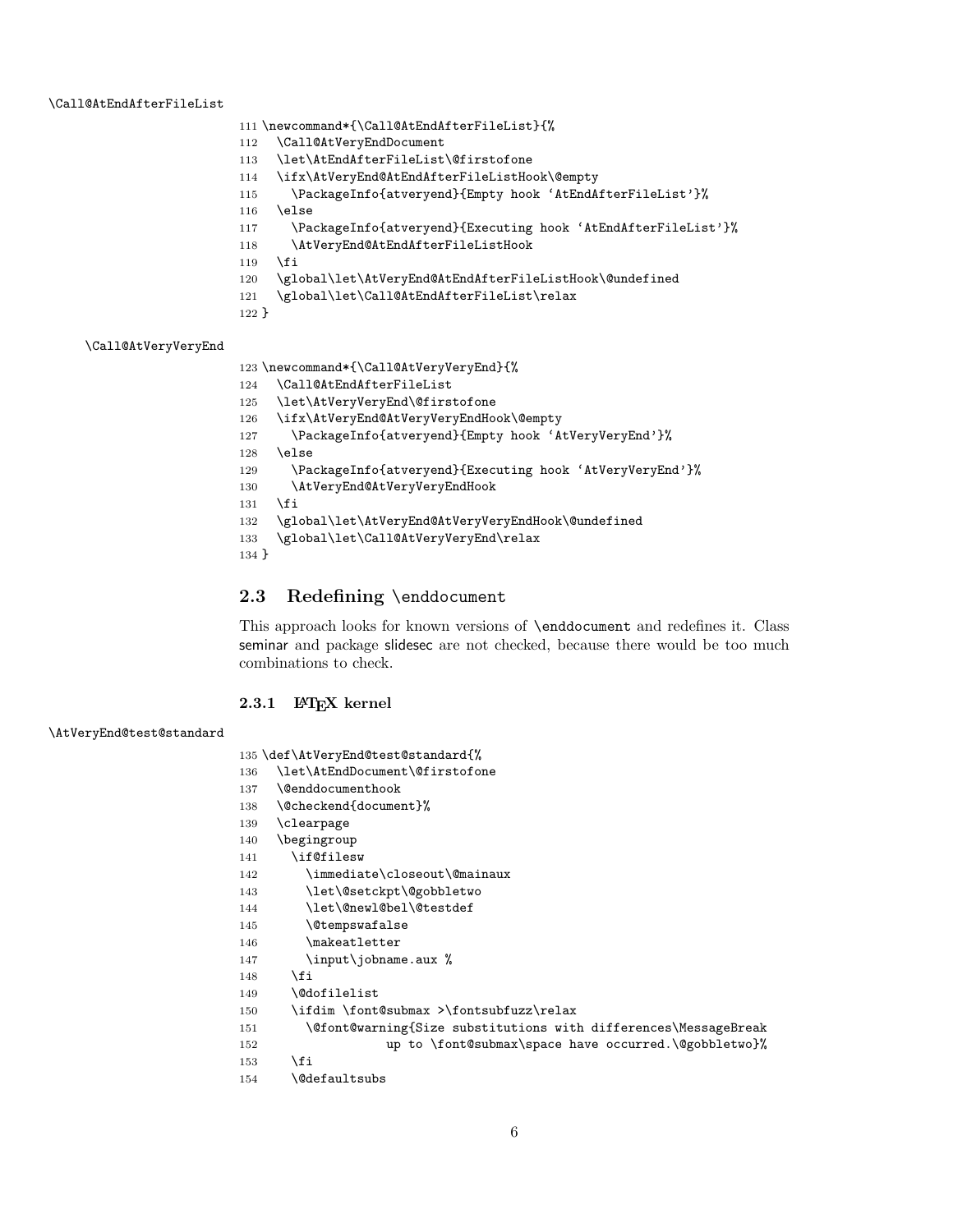<span id="page-6-34"></span><span id="page-6-31"></span><span id="page-6-18"></span><span id="page-6-14"></span><span id="page-6-13"></span><span id="page-6-10"></span> \@refundefined \if@filesw 157 \ifx \@multiplelabels \relax \if@tempswa 159 \\Qlatex@warning@no@line{Label(s) may have changed. % Rerun to get cross-references right}%  $161 \quad \text{If}$ 162 \else 163 \@multiplelabels 164 \fi 165  $\overrightarrow{fi}$  \endgroup \deadcycles\z@ \@@end }

#### <span id="page-6-21"></span>\AtVeryEnd@enddocument@standard

```
170 \def\AtVeryEnd@enddocument@standard{%
171 \let\AtEndDocument\@firstofone
172 \@enddocumenthook
173 \@checkend{document}%
174 \Call@BeforeClearDocument
175 \clearpage
176 \Call@AfterLastShipout
177 \begingroup
178 \if@filesw
179 \immediate\closeout\@mainaux
180 \let\@setckpt\@gobbletwo
181 \let\@newl@bel\@testdef
182 \@tempswafalse
183 \makeatletter
184 \input\jobname.aux %
185 \fi
186 \Call@AtVeryEndDocument
187 \@dofilelist
188 \Call@AtEndAfterFileList
189 \ifdim \font@submax >\fontsubfuzz\relax
190 \@font@warning{Size substitutions with differences\MessageBreak
191 up to \font@submax\space have occurred.\@gobbletwo}%
192 \qquad \qquad \fi
193 \@defaultsubs
194 \@refundefined
195 \if@filesw
196 \ifx \@multiplelabels \relax
197 \if@tempswa
198 \\coarrelatex@warning@no@line{Label(s) may have changed. %
199 Rerun to get cross-references right}%
200 \setminusfi
201 \else
202 \@multiplelabels
203 \forallfi
204 \overrightarrow{f}205 \endgroup
206 \deadcycles\z@
207 \Call@AtVeryVeryEnd
208 \@@end
209 }
```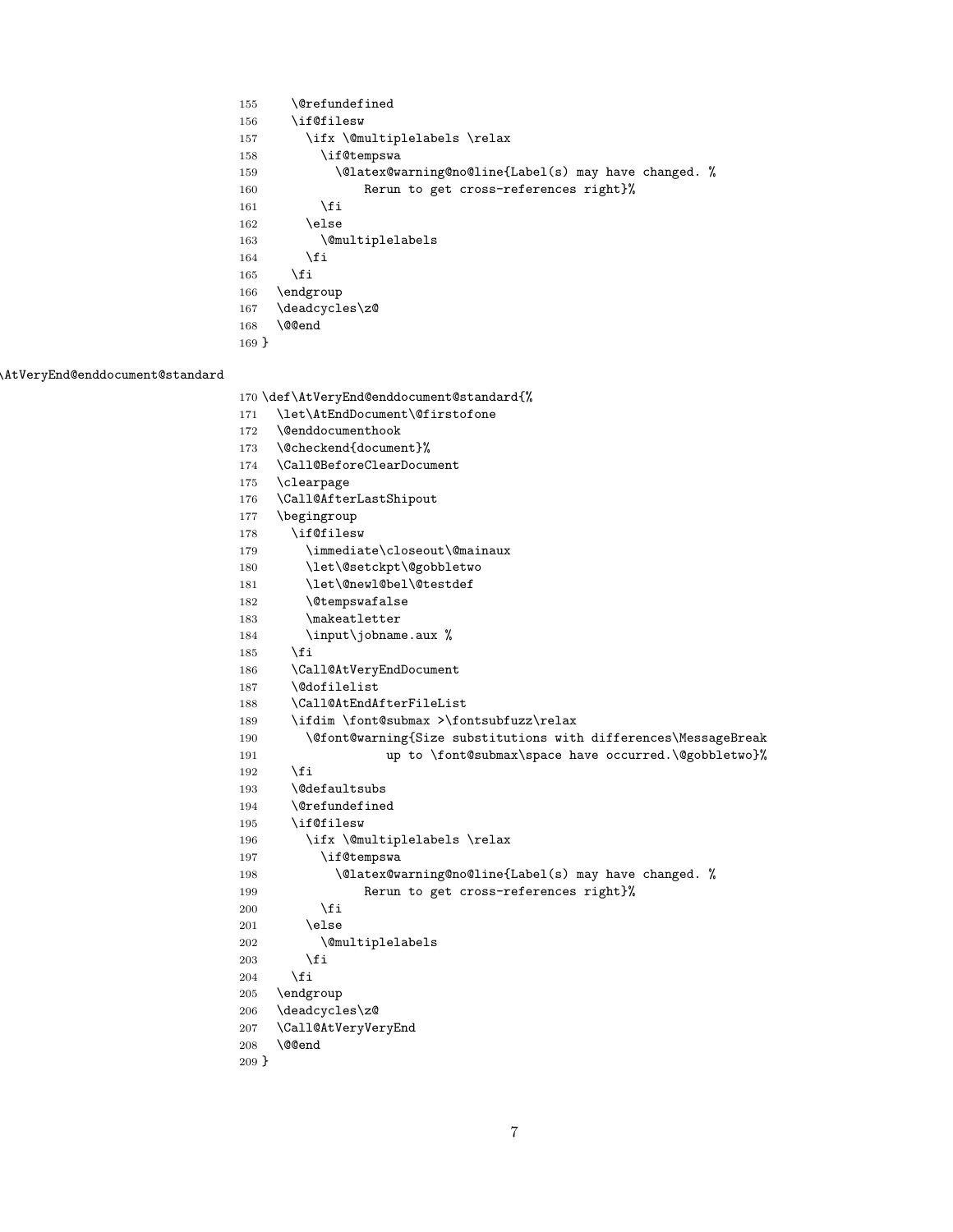#### <span id="page-7-0"></span>2.3.2 LATEX kernel 2011/06/27

The LATEX  $2\epsilon$  release 2011/06/27 has changed **\enddocument (\input is replaced** by \@@input).

<span id="page-7-27"></span> $\text{AtVeryEnd@test@standard} 20110627$ 

```
210 \expandafter\def\csname AtVeryEnd@test@standard20110627\endcsname{%
```
<span id="page-7-40"></span><span id="page-7-36"></span><span id="page-7-35"></span><span id="page-7-30"></span><span id="page-7-24"></span><span id="page-7-21"></span><span id="page-7-17"></span><span id="page-7-14"></span><span id="page-7-13"></span><span id="page-7-12"></span><span id="page-7-10"></span><span id="page-7-8"></span><span id="page-7-7"></span><span id="page-7-6"></span><span id="page-7-4"></span><span id="page-7-2"></span> \let\AtEndDocument\@firstofone \@enddocumenthook \@checkend{document}% \clearpage \begingroup \if@filesw \immediate\closeout\@mainaux \let\@setckpt\@gobbletwo \let\@newl@bel\@testdef 220 \@tempswafalse 221 \makeatletter 222 \@@input\jobname.aux %  $\forall$ fi \@dofilelist \ifdim \font@submax >\fontsubfuzz\relax \@font@warning{Size substitutions with differences\MessageBreak 227 up to \font@submax\space have occurred.\@gobbletwo}% \fi \@defaultsubs \@refundefined \if@filesw 232 \ifx \@multiplelabels \relax \if@tempswa \@latex@warning@no@line{Label(s) may have changed. % Rerun to get cross-references right}% \fi \else \@multiplelabels  $\overrightarrow{fi}$   $\forall$ i \endgroup \deadcycles\z@ \@@end }

<span id="page-7-26"></span>enddocument@standard20110627

<span id="page-7-39"></span><span id="page-7-37"></span><span id="page-7-34"></span><span id="page-7-33"></span><span id="page-7-23"></span><span id="page-7-20"></span><span id="page-7-19"></span><span id="page-7-16"></span><span id="page-7-1"></span>\expandafter\def\csname AtVeryEnd@enddocument@standard20110627\endcsname{%

- <span id="page-7-11"></span>\let\AtEndDocument\@firstofone
- <span id="page-7-9"></span>\@enddocumenthook
- <span id="page-7-5"></span>\@checkend{document}%
- <span id="page-7-29"></span>\Call@BeforeClearDocument
- <span id="page-7-31"></span>\clearpage
- <span id="page-7-28"></span>\Call@AfterLastShipout
- \begingroup
- <span id="page-7-38"></span>\if@filesw
- <span id="page-7-18"></span>\immediate\closeout\@mainaux
- <span id="page-7-15"></span>\let\@setckpt\@gobbletwo
- <span id="page-7-22"></span>\let\@newl@bel\@testdef
- <span id="page-7-25"></span>\@tempswafalse
- <span id="page-7-41"></span>\makeatletter
- <span id="page-7-3"></span>259 \@@input\jobname.aux %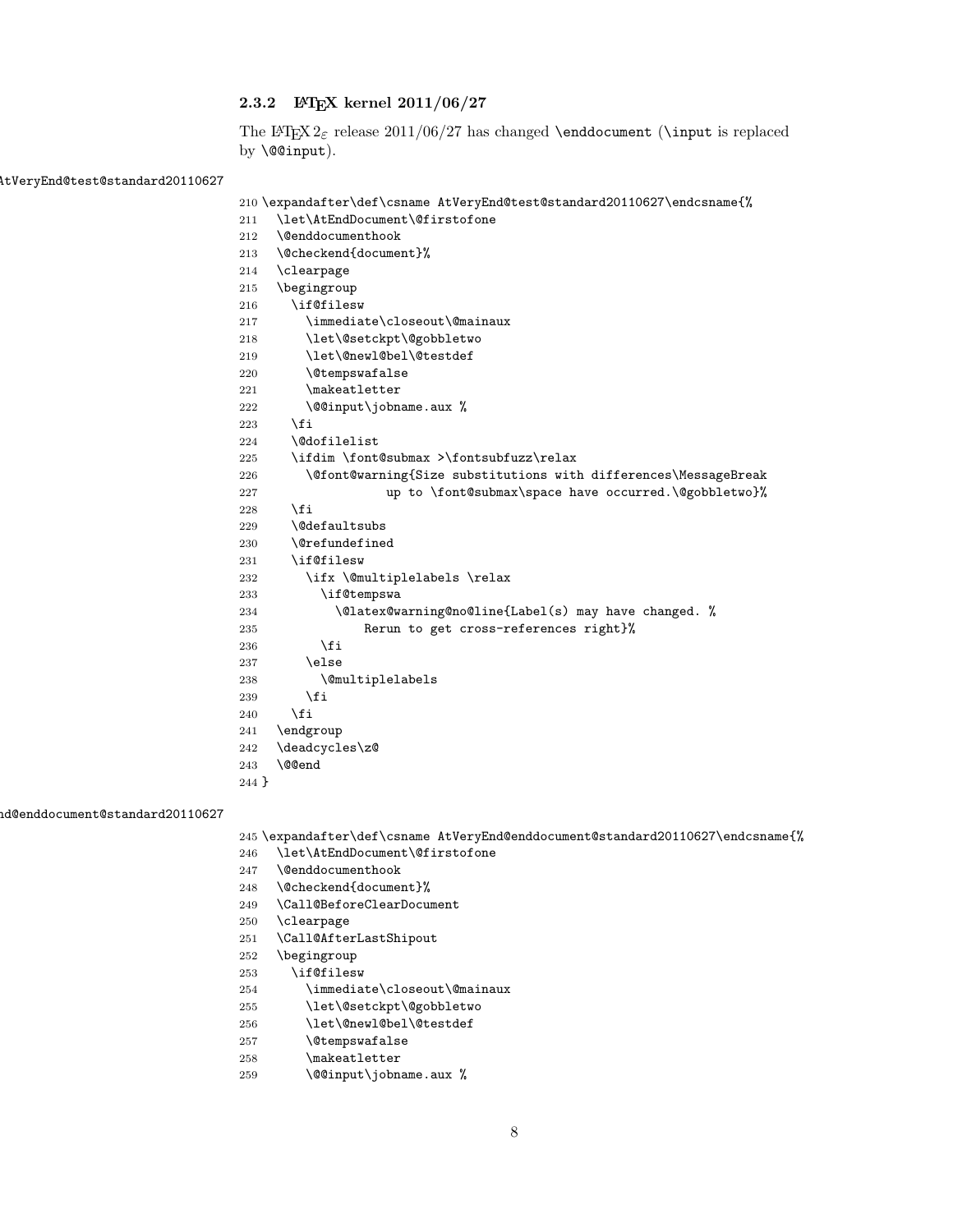```
260 \fi
261 \Call@AtVeryEndDocument
262 \@dofilelist
263 \Call@AtEndAfterFileList
264 \ifdim \font@submax >\fontsubfuzz\relax
265 \@font@warning{Size substitutions with differences\MessageBreak
266 up to \font@submax\space have occurred.\@gobbletwo}%
267 \fi
268 \@defaultsubs
269 \@refundefined
270 \if@filesw
271 \ifx \@multiplelabels \relax
272 \if@tempswa
273 \Qlatex@warning@no@line{Label(s) may have changed. %
274 Rerun to get cross-references right}%
275 \setminusfi
276 \else
277 \@multiplelabels
278 \forallfi
279 \fi
280 \endgroup
281 \deadcycles\z@
282 \Call@AtVeryVeryEnd
283 \@@end
284 }
```
#### <span id="page-8-24"></span><span id="page-8-22"></span><span id="page-8-12"></span><span id="page-8-2"></span><span id="page-8-0"></span>2.3.3 Package booklet, file 2up.tex

#### <span id="page-8-16"></span>\AtVeryEnd@test@booklet

<span id="page-8-34"></span> \expandafter\def\expandafter\AtVeryEnd@test@booklet\expandafter{% \expandafter\twoupclearpage

- <span id="page-8-18"></span>\AtVeryEnd@test@standard
- }

#### <span id="page-8-14"></span>\AtVeryEnd@enddocument@booklet

- \expandafter\def\expandafter\AtVeryEnd@enddocument@booklet\expandafter{%
- <span id="page-8-33"></span>\expandafter\twoclearpage
- <span id="page-8-15"></span>\AtVeryEnd@enddocument@standard
- }

#### <span id="page-8-1"></span>2.3.4 Class dinbrief

#### <span id="page-8-17"></span>\AtVeryEnd@test@dinbrief

\def\AtVeryEnd@test@dinbrief{%

- <span id="page-8-3"></span>\@checkend{document} %
- <span id="page-8-32"></span>\newpage
- \begingroup
- <span id="page-8-28"></span>\if@filesw
- <span id="page-8-19"></span>298 \ifnum\c@labelgen>0 %
- <span id="page-8-10"></span>\immediate\closeout\@mainlbl
- <span id="page-8-31"></span>\makeatletter
- <span id="page-8-30"></span>\input \jobname@lbl\relax
- <span id="page-8-23"></span>\clearpage
- \fi
- <span id="page-8-9"></span>\immediate\closeout\@mainaux
- \fi
- \endgroup
- <span id="page-8-25"></span>\deadcycles\z@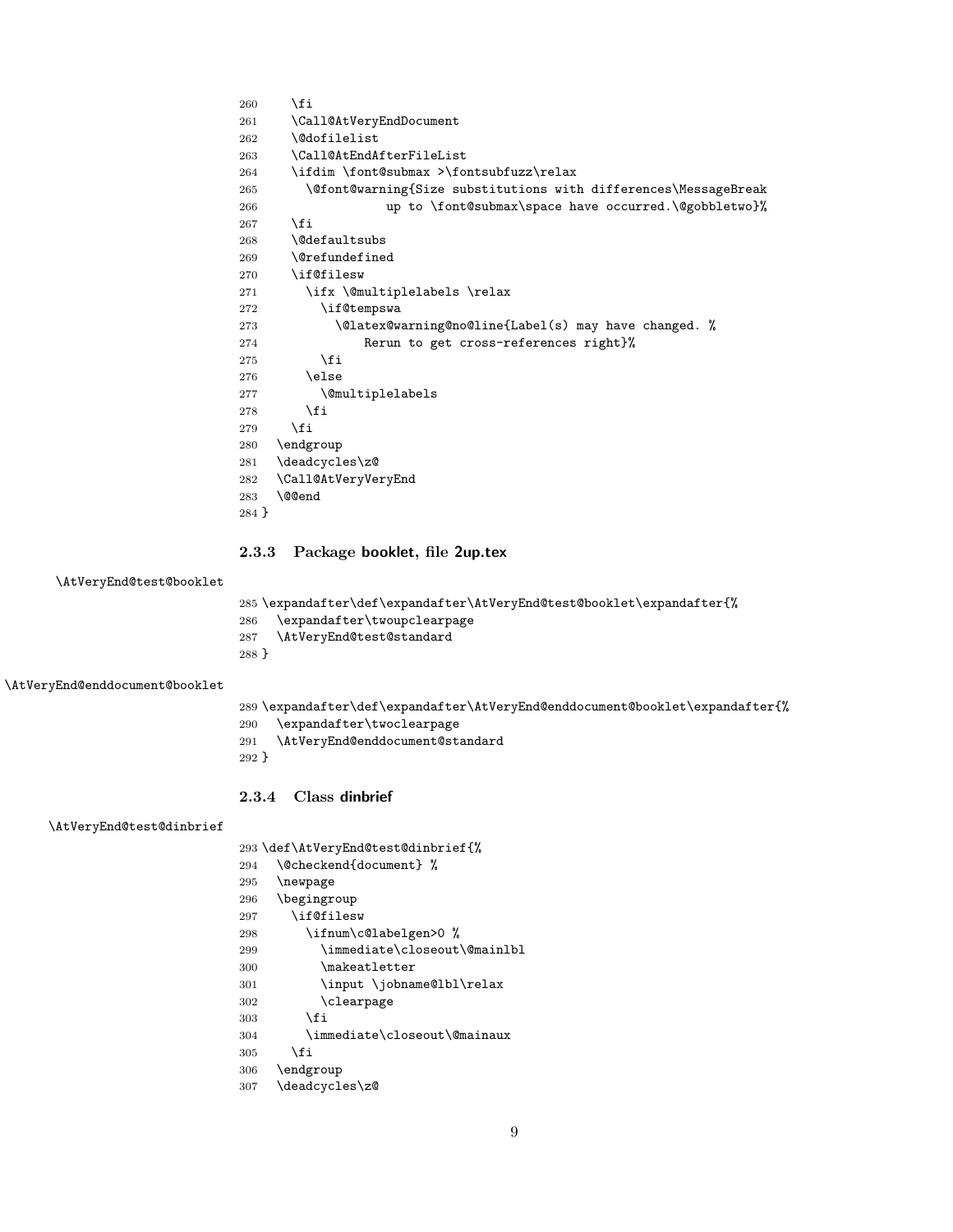- <span id="page-9-1"></span>\@@end
- }

<span id="page-9-18"></span>\AtVeryEnd@enddocument@dinbrief

- \def\AtVeryEnd@enddocument@dinbrief{%
- <span id="page-9-4"></span>\@checkend{document}%
- <span id="page-9-28"></span>\Call@BeforeClearDocument
- <span id="page-9-40"></span>\newpage
- <span id="page-9-23"></span>\Call@AfterLastShipout
- \begingroup
- <span id="page-9-36"></span>\if@filesw
- <span id="page-9-20"></span>\ifnum\c@labelgen>\z@
- <span id="page-9-12"></span>\immediate\closeout\@mainlbl
- <span id="page-9-39"></span>\makeatletter
- <span id="page-9-38"></span>\input \jobname@lbl\relax
- <span id="page-9-30"></span>321 \clearpage
- $322 \qquad \text{if}$
- <span id="page-9-10"></span>\immediate\closeout\@mainaux
- \fi
- <span id="page-9-26"></span> \Call@AtVeryEndDocument \csname @dofilelist\endcsname
- <span id="page-9-33"></span><span id="page-9-25"></span>\Call@AtEndAfterFileList
- \endgroup
- <span id="page-9-34"></span>\deadcycles\z@
- <span id="page-9-27"></span>\Call@AtVeryVeryEnd
- <span id="page-9-2"></span>\@@end
- }

#### <span id="page-9-0"></span>2.3.5 Class combine

#### <span id="page-9-19"></span>\AtVeryEnd@test@combine

<span id="page-9-7"></span> \def\AtVeryEnd@test@combine{% \@enddocumenthook

- <span id="page-9-5"></span>\@checkend{document}%
- <span id="page-9-31"></span>\clearpage
- \begingroup
- <span id="page-9-37"></span>\if@filesw
- <span id="page-9-11"></span>\immediate\closeout\@mainaux
- <span id="page-9-14"></span>\immediate\closeout\@partaux
- <span id="page-9-9"></span>\let\@setckpt\@gobbletwo
- <span id="page-9-13"></span>\let\@newl@bel\@testdef
- <span id="page-9-16"></span>\@tempswafalse
- <span id="page-9-22"></span> \makeatletter \input\c@lmainauxfile %% change here \fi
- <span id="page-9-21"></span>\c@lenddoca %% a replacement
- <span id="page-9-15"></span>\@refundefined
- \endgroup
- <span id="page-9-35"></span>\deadcycles\z@
- <span id="page-9-3"></span>\@@end
- }

#### <span id="page-9-17"></span>\AtVeryEnd@enddocument@combine

\def\AtVeryEnd@enddocument@combine{%

- <span id="page-9-8"></span>\@enddocumenthook
- <span id="page-9-6"></span>\@checkend{document}%
- <span id="page-9-29"></span>\Call@BeforeClearDocument
- <span id="page-9-32"></span>\clearpage
- <span id="page-9-24"></span>\Call@AfterLastShipout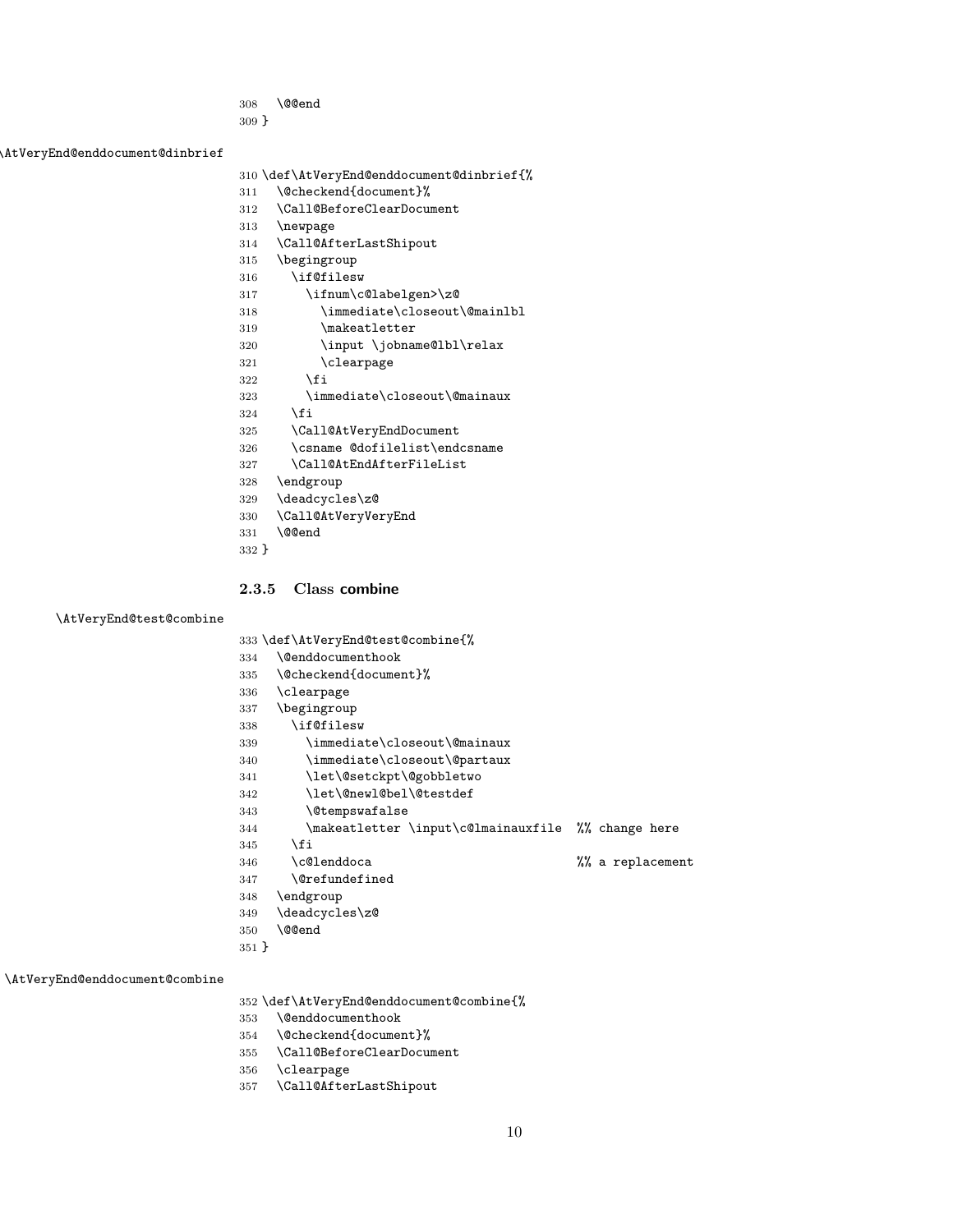- \begingroup
- <span id="page-10-31"></span>\if@filesw
- <span id="page-10-12"></span>\immediate\closeout\@mainaux
- <span id="page-10-17"></span>\immediate\closeout\@partaux
- <span id="page-10-7"></span>\let\@setckpt\@gobbletwo
- <span id="page-10-16"></span>\let\@newl@bel\@testdef
- <span id="page-10-19"></span>\@tempswafalse
- <span id="page-10-24"></span>\makeatletter \input\c@lmainauxfile %% change here
- 366  $\overrightarrow{fi}$
- <span id="page-10-26"></span>\Call@AtVeryEndDocument
- <span id="page-10-22"></span>\c@lenddoca %% a replacement
- <span id="page-10-18"></span>369 \@refundefined<br>370 \endgroup
- \endgroup
- <span id="page-10-28"></span>\deadcycles\z@
- <span id="page-10-27"></span>\Call@AtVeryVeryEnd
- <span id="page-10-0"></span> \@@end }

#### <span id="page-10-21"></span>\AtVeryEnd@test@c@lenddoca

<span id="page-10-36"></span><span id="page-10-34"></span><span id="page-10-32"></span><span id="page-10-29"></span><span id="page-10-13"></span><span id="page-10-10"></span><span id="page-10-8"></span><span id="page-10-5"></span><span id="page-10-3"></span><span id="page-10-1"></span>

|       | 375\long\def\AtVeryEnd@test@c@lenddoca{%          |
|-------|---------------------------------------------------|
| 376   | \@dofilelist                                      |
| 377   | \ifdim\font@submax>\fontsubfuzz\relax             |
| 378   | \@font@warning{%                                  |
| 379   | Size substitutions with differences\MessageBreak  |
| 380   | up to \font@submax\space have occured.\@gobbletwo |
| 381   | }‰                                                |
| 382   | \fi                                               |
|       | 383 \@defaultsubs                                 |
| 384   | \if@filesw                                        |
| 385   | \ifx\@multiplelabels\relax                        |
| 386   | \if@tempswa                                       |
| 387   | \@latex@warning@no@line{%                         |
| 388   | Label(s) may have changed. %                      |
| 389   | Rerun to get cross-references right%              |
| 390   | }‰                                                |
| 391   | \fi                                               |
| 392   | \else                                             |
| 393   | <i><u><b>Omultiplelabels</b></u></i>              |
| 394   | \fi                                               |
| 395   | \fi                                               |
| 396 } |                                                   |

#### <span id="page-10-23"></span>\c@lenddoca

<span id="page-10-37"></span><span id="page-10-35"></span><span id="page-10-33"></span><span id="page-10-30"></span><span id="page-10-25"></span><span id="page-10-20"></span><span id="page-10-15"></span><span id="page-10-14"></span><span id="page-10-11"></span><span id="page-10-9"></span><span id="page-10-6"></span><span id="page-10-4"></span><span id="page-10-2"></span>

|     | 397\ifx\AtVeryEnd@c@lenddoca\c@lenddoca           |
|-----|---------------------------------------------------|
| 398 | \def\c@lenddoca{%                                 |
| 399 | <b>\@dofilelist</b>                               |
| 400 | \Call@AtEndAfterFileList                          |
| 401 | \ifdim\font@submax>\fontsubfuzz\relax             |
| 402 | \@font@warning{%                                  |
| 403 | Size substitutions with differences\MessageBreak  |
| 404 | up to \font@submax\space have occured.\@gobbletwo |
| 405 | ጉ%                                                |
| 406 | \fi                                               |
| 407 | <i><b>\@defaultsubs</b></i>                       |
| 408 | \if@filesw                                        |
| 409 | \ifx\@multiplelabels\relax                        |
| 410 | \if@tempswa                                       |
| 411 | \@latex@warning@no@line{%                         |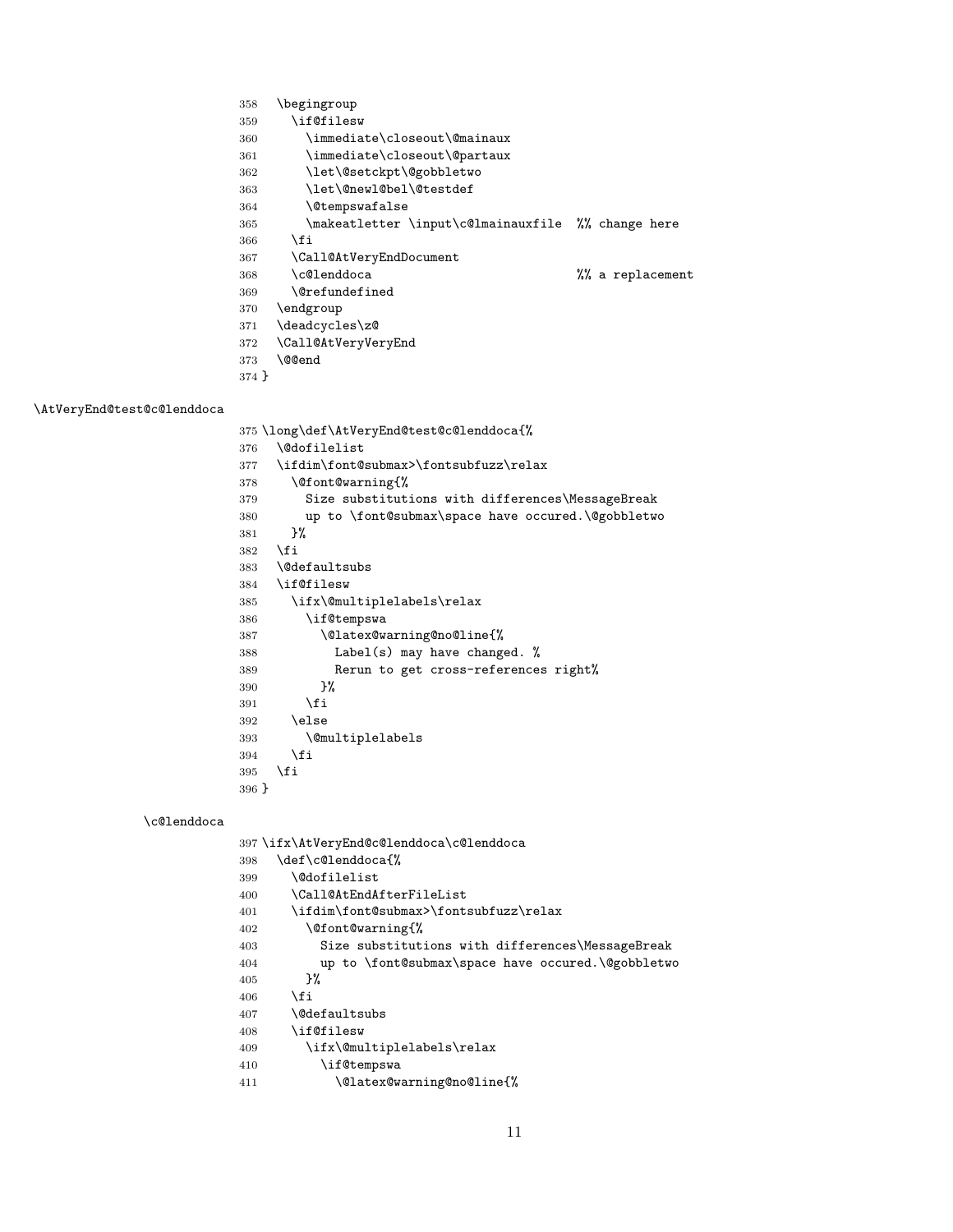```
412 Label(s) may have changed. %
413 Rerun to get cross-references right%
414 }%
415 \overrightarrow{fi}416 \else
417 \@multiplelabels
418 \setminusfi
419 \fi
420 }%
421 \fi
```
#### <span id="page-11-0"></span>2.3.6 Class jpsj2

## <span id="page-11-19"></span>\AtVeryEnd@test@jpsj

<span id="page-11-31"></span><span id="page-11-30"></span><span id="page-11-27"></span><span id="page-11-25"></span><span id="page-11-22"></span><span id="page-11-14"></span><span id="page-11-13"></span><span id="page-11-11"></span><span id="page-11-9"></span><span id="page-11-7"></span><span id="page-11-4"></span><span id="page-11-2"></span>

|       | 422 \def\AtVeryEnd@test@jpsj{%                    |
|-------|---------------------------------------------------|
| 423   | \if@lastpagebalancing                             |
| 424   | \global\let\@outputdblcol=\balancing@outputdblcol |
| 425   | \fi                                               |
| 426   | \@checkend{document}%                             |
| 427   | \clearpage                                        |
| 428   | \begingroup                                       |
| 429   | \if@filesw                                        |
| 430   | \immediate\closeout\@mainaux                      |
| 431   | \def\global\@namedef##1##2{}%                     |
| 432   | \def\newlabel{\@testdef r}%                       |
| 433   | \def\bibcite{\@testdef b}%                        |
| 434   | <i><b>\@tempswafalse</b></i>                      |
| 435   | \makeatletter                                     |
| 436   | \input \jobname.aux %                             |
| 437   | \if@tempswa                                       |
| 438   | \@warning{%                                       |
| 439   | Label(s) may have changed. $%$                    |
| 440   | Rerun to get cross-references right%              |
| 441   | ጉ%                                                |
| 442   | \fi                                               |
| 443   | \fi                                               |
| 444   | \endgroup                                         |
| 445   | \deadcycles\z@                                    |
| 446   | \@@end                                            |
| 447 } |                                                   |
|       |                                                   |

#### <span id="page-11-18"></span>\AtVeryEnd@enddocument@jpsj

<span id="page-11-29"></span><span id="page-11-24"></span><span id="page-11-17"></span><span id="page-11-1"></span>\def\AtVeryEnd@enddocument@jpsj{%

- <span id="page-11-28"></span>\if@lastpagebalancing
- <span id="page-11-10"></span>\global\let\@outputdblcol=\balancing@outputdblcol
- \fi
- <span id="page-11-3"></span>\@checkend{document}%
- <span id="page-11-21"></span>\Call@BeforeClearDocument
- <span id="page-11-23"></span>\clearpage
- <span id="page-11-20"></span>\Call@AfterLastShipout
- \begingroup
- <span id="page-11-26"></span>\if@filesw
- <span id="page-11-5"></span>\immediate\closeout\@mainaux
- <span id="page-11-8"></span>\def\global\@namedef##1##2{}%
- <span id="page-11-15"></span>460 \def\newlabel{\@testdef r}%
- <span id="page-11-16"></span>461 \def\bibcite{\@testdef b}%
- <span id="page-11-12"></span>\@tempswafalse
- <span id="page-11-32"></span>\makeatletter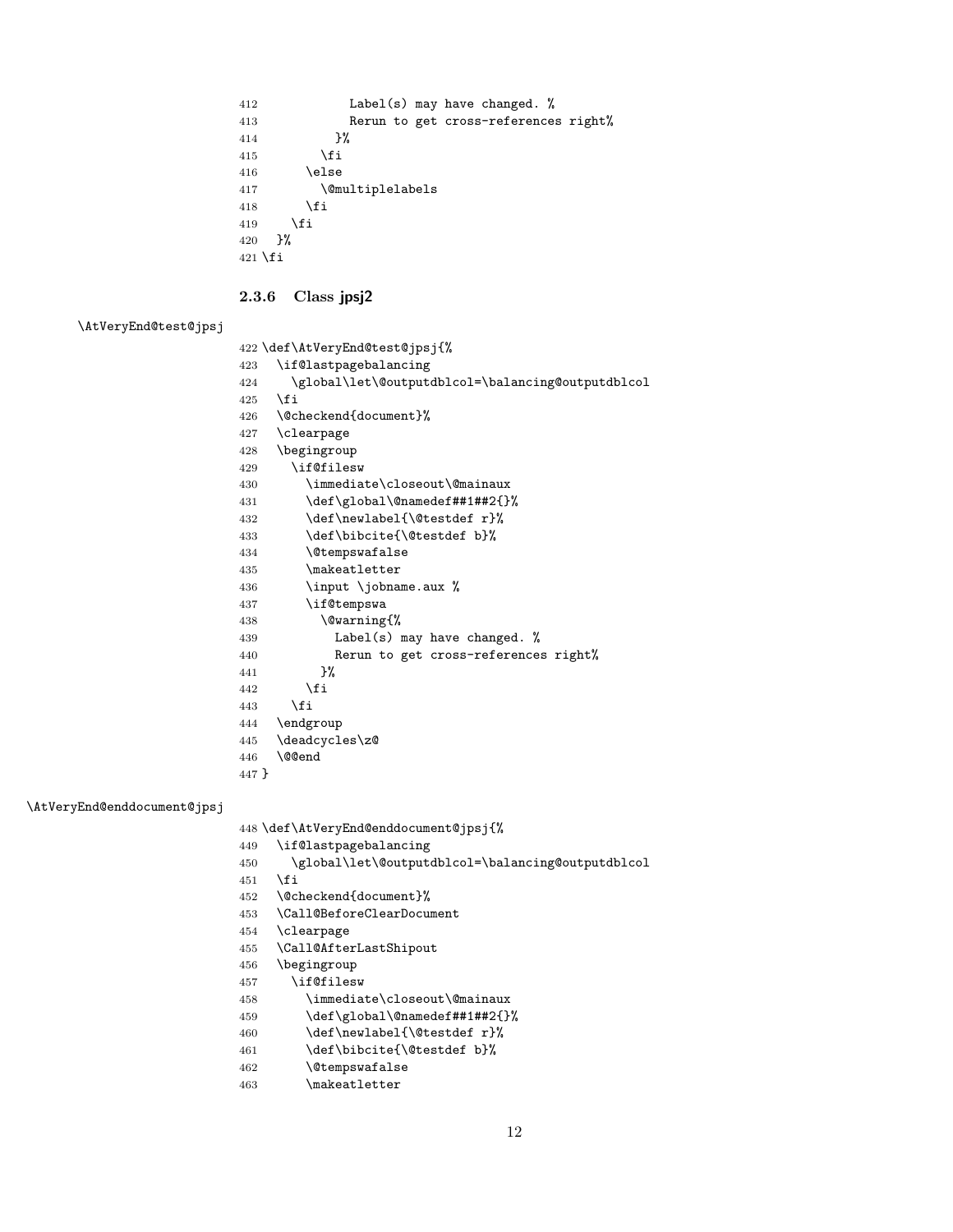<span id="page-12-32"></span><span id="page-12-31"></span><span id="page-12-25"></span><span id="page-12-6"></span> \input \jobname.aux % \if@tempswa \@warning{% Label(s) may have changed. % Rerun to get cross-references right% 469 }%  $\setminus$ fi  $\qquad \qquad \int f$ i \Call@AtVeryEndDocument \csname @dofilelist\endcsname \Call@AtEndAfterFileList \endgroup \deadcycles\z@ \Call@AtVeryVeryEnd \@@end }

#### <span id="page-12-30"></span><span id="page-12-27"></span><span id="page-12-26"></span><span id="page-12-24"></span><span id="page-12-1"></span><span id="page-12-0"></span>2.3.7 Testing and redefining

#### <span id="page-12-17"></span>\AtVeryEnd@Test

<span id="page-12-33"></span><span id="page-12-29"></span><span id="page-12-28"></span><span id="page-12-2"></span>

|       | 480 \def\AtVeryEnd@Test#1#2{%                          |
|-------|--------------------------------------------------------|
| 481   | \expandafter\ifx\csname AtVeryEnd@test@#2\endcsname#1% |
| 482   | \expandafter\let\expandafter#1%                        |
| 483   | \csname AtVeryEnd@enddocument@#2\endcsname             |
| 484   | \begingroup                                            |
| 485   | \let\on@line\@empty                                    |
| 486   | \PackageInfo{atveryend}{%                              |
| 487   | \string#1 detected (#2)%                               |
| 488   | ጉ%                                                     |
| 489   | \endgroup                                              |
| 490   | \expandafter\AtVeryEnd@SkipToNil                       |
| 491   | \fi                                                    |
| 492 F |                                                        |
|       |                                                        |

<span id="page-12-15"></span>\AtVeryEnd@SkipToNil

<span id="page-12-14"></span><span id="page-12-3"></span>\def\AtVeryEnd@SkipToNil#1\@nil{}

#### <span id="page-12-8"></span>\AtVeryEnd@RedefEndDocument

<span id="page-12-23"></span><span id="page-12-22"></span><span id="page-12-21"></span><span id="page-12-20"></span><span id="page-12-19"></span><span id="page-12-18"></span><span id="page-12-16"></span><span id="page-12-13"></span><span id="page-12-12"></span><span id="page-12-11"></span><span id="page-12-10"></span><span id="page-12-9"></span><span id="page-12-7"></span><span id="page-12-5"></span><span id="page-12-4"></span>

|          | 494 \def\AtVeryEnd@RedefEndDocument#1{%                                  |
|----------|--------------------------------------------------------------------------|
| 495      | \ifx#1\@undefined                                                        |
| 496      | \else                                                                    |
| 497      | \AtVeryEnd@Test#1{standard20110627}%                                     |
| 498      | \AtVeryEnd@Test#1{standard}%                                             |
| 499      | \AtVeryEnd@Test#1{booklet}%                                              |
| 500      | \AtVeryEnd@Test#1{dinbrief}%                                             |
| 501      | \AtVeryEnd@Test#1{combine}%                                              |
| 502      | \AtVeryEnd@Test#1{jpsj}%                                                 |
| 503      | \AtVeryEnd@SkipToNil                                                     |
| 504      | \@nil                                                                    |
| 505      | \fi                                                                      |
| $506 \}$ |                                                                          |
|          |                                                                          |
|          | 507 \AtVeryEnd@RedefEndDocument\enddocument                              |
|          | 508 \AtVeryEnd@RedefEndDocument\AP@enddocument % afterpage.sty           |
|          | 509 \AtVeryEnd@RedefEndDocument\hyper@back@cite@enddocument % htx-bc.sty |
|          | 510 \AtVeryEnd@RedefEndDocument\hyper@enddocument % hyper.sty            |
|          | 511 \AtVeryEnd@RedefEndDocument\hyper@fn@enddocument % hyper.sty         |
|          | 512 \AtVeryEnd@RedefEndDocument\cweb@save@enddocument % cweb.cls         |
|          |                                                                          |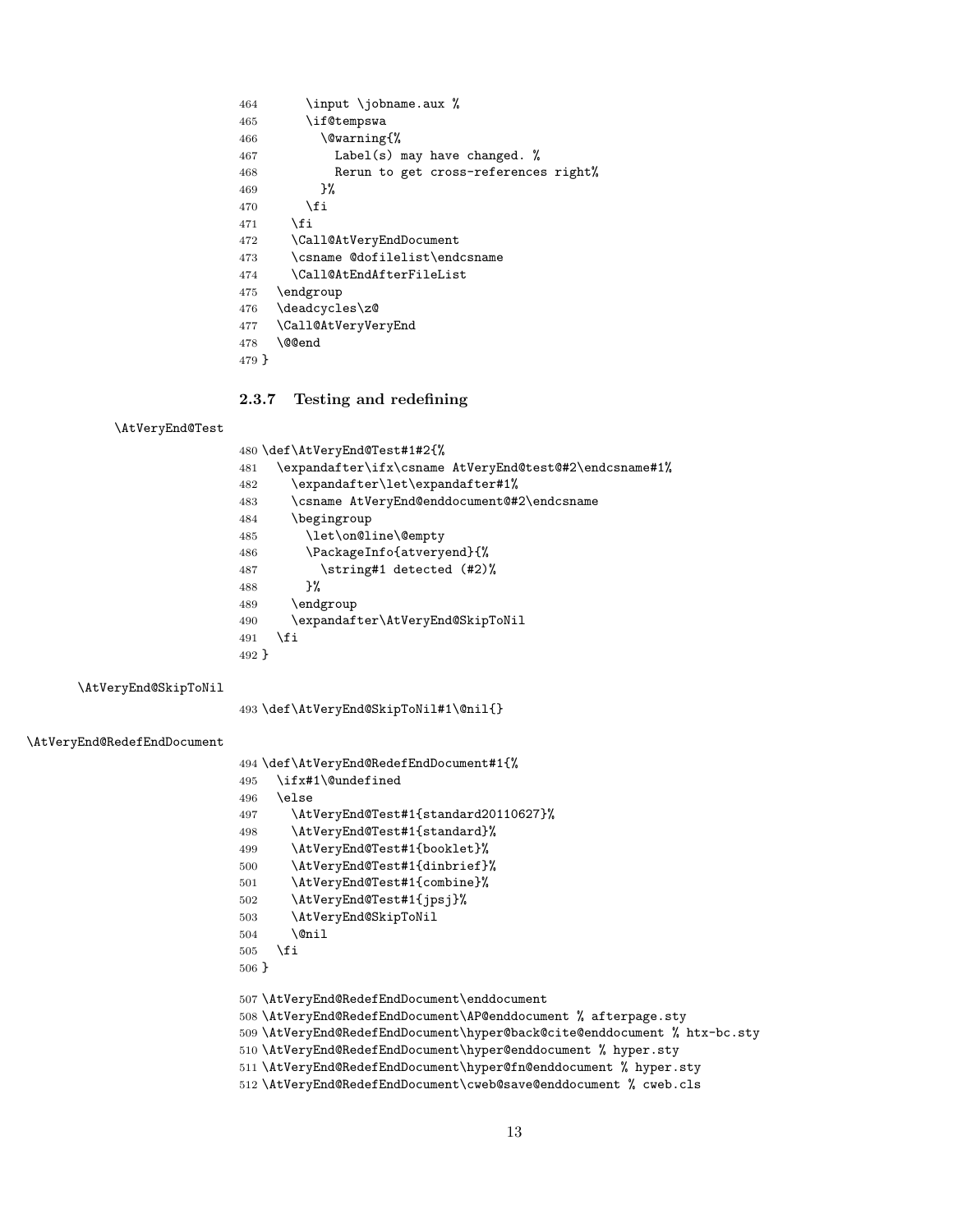- <span id="page-13-25"></span><span id="page-13-24"></span><span id="page-13-23"></span> \AtVeryEnd@RedefEndDocument\prev@enddocument % flushend.sty \AtVeryEnd@RedefEndDocument\endorigdocument % gaceta.cls \AtVeryEnd@RedefEndDocument\keependdoc % aguplus.sty \AtVeryEnd@RedefEndDocument\EMenddocument % t-angles.sty \AtVeryEnd@RedefEndDocument\docmute@enddocument % docmute.sty
- <span id="page-13-27"></span><span id="page-13-26"></span><span id="page-13-10"></span>\AtVeryEnd@RedefEndDocument\a@enddocument % alatex.sty
- <span id="page-13-28"></span>\AtVeryEnd@RedefEndDocument\enddocumentasusual % frenchle.sty
- <span id="page-13-29"></span>\AtVeryEnd@RedefEndDocument\old@enddocument % uwthesis.cls

## <span id="page-13-0"></span>2.4 Hack into \enddocument

```
521 \def\AtVeryEnd@document{document}%
522 \def\AtVeryEnd@RedefCheckEnd{%
523 \expandafter\def\expandafter\@checkend
524 \expandafter##\expandafter1\expandafter{%
525 \@checkend{##1}%
526 \def\AtVeryEnd@temp{##1}%
527 \ifx\AtVeryEnd@temp\AtVeryEnd@document
528 \let\AtVeryEnd@OrgClearpage\clearpage
529 \def\clearpage{%
530 \let\clearpage\AtVeryEnd@OrgClearpage
531 \Call@BeforeClearDocument
532 \clearpage
533 \Call@AfterLastShipout
534 }%
535 \fi
536 }%
537 \aftergroup\AtVeryEnd@RedefCheckEnd
538 }%
539 \AtBeginDocument{%
540 \AtEndDocument{%
541 \AtVeryEnd@RedefCheckEnd
542 }%
543 }
544 \AtEndDocument{%
545 \@ifundefined{@dofilelist}{%
546 \gdef\@dofilelist{%
547 \Call@AtVeryEndDocument
548 \Call@AtEndAfterFileList
549 }%
550 }{%
551 \begingroup
552 \toks@\expandafter{\@dofilelist}%
553 \xdef\@dofilelist{%
554 \noexpand\Call@AtVeryEndDocument
555 \the\toks@
556 \noexpand\Call@AtEndAfterFileList
557 }%
558 \endgroup
559 }%
560 }
```
## <span id="page-13-39"></span><span id="page-13-35"></span><span id="page-13-34"></span><span id="page-13-33"></span><span id="page-13-32"></span><span id="page-13-15"></span><span id="page-13-9"></span><span id="page-13-7"></span><span id="page-13-6"></span><span id="page-13-5"></span><span id="page-13-1"></span>2.5 Using hooks of other packages

#### <span id="page-13-2"></span>2.5.1 Package scrlfile

```
561 \AtBeginDocument{%
562 \@ifpackageloaded{scrlfile}{%
563 \AtVeryEnd@ifundefined{BeforeClosingMainAux}{}{%
```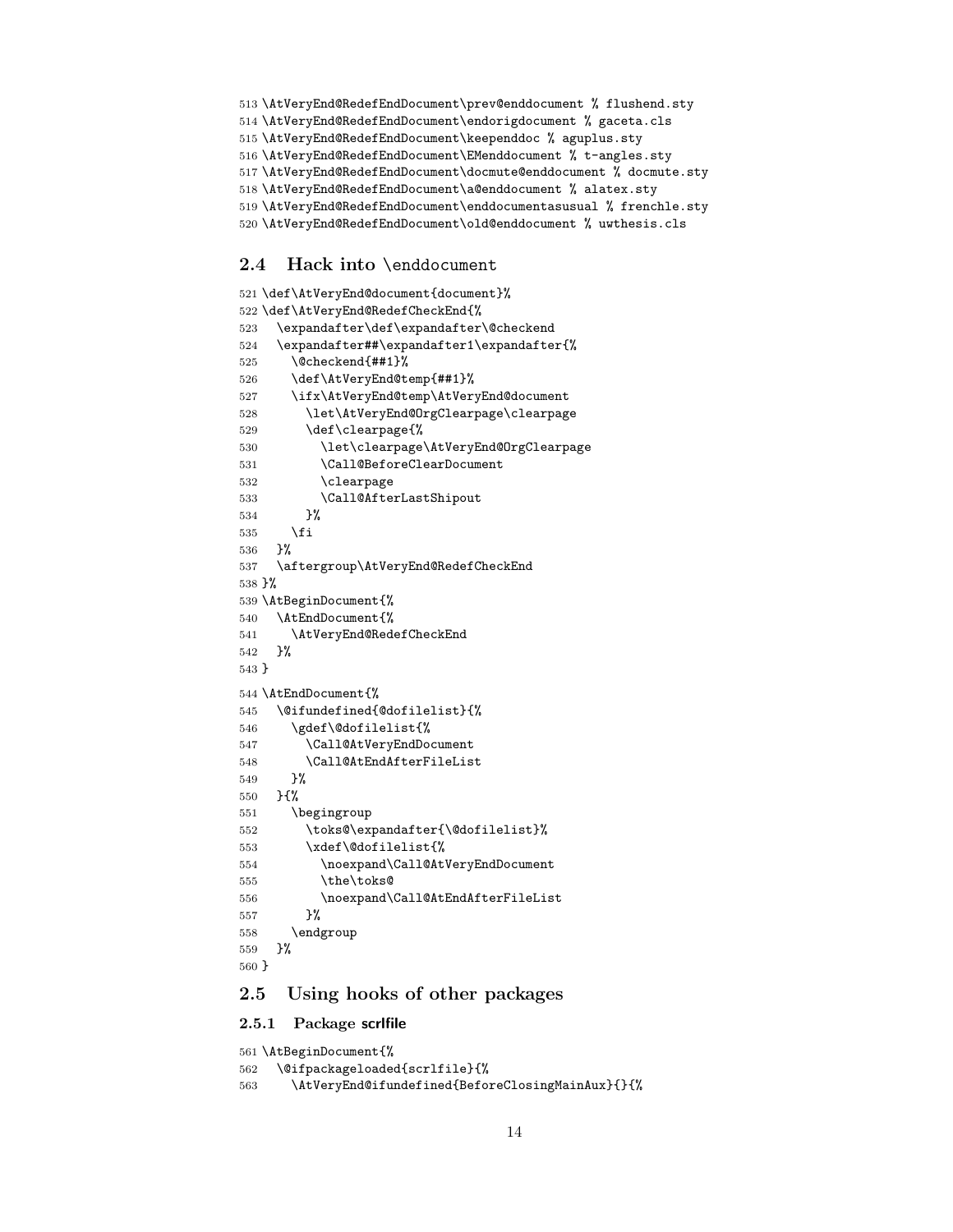```
564 \BeforeClosingMainAux{\Call@AfterLastShipout}%
565 }%
566 \AtVeryEnd@ifundefined{AfterReadingMainAux}{}{%
567 \AfterReadingMainAux{\Call@AtVeryEndDocument}%
568 }%
569 }{}%
2.5.2 Package etoolbox
```

```
570 \@ifpackageloaded{etoolbox}{%
571 \AtVeryEnd@ifundefined{AfterEndDocument}{}{%
572 \AfterEndDocument{\Call@AtVeryEndDocument}%
573 }%
574 }{}%
575 }
```
#### <span id="page-14-1"></span>2.6 Class letter

The class letter and some similar classes insert material (\@startlabels) at the end of the document. However, this method violates a precondition of this package that the \clearpage in \enddocument is the final call with no material at later times. Therefore we move the label making from the .aux file to **\AtEndDocument**.

```
576 \def\AtVeryEnd@temp{%
577 \AtBeginDocument{%
578 \let\@startlabels\startlabels
579 \let\@mlabel\mlabel
580 \if@filesw
581 \immediate\write\@mainaux{\string\@startlabels}%
582 \fi
583 }%
584 \AtEndDocument{%
585 \if@filesw
586 \immediate\write\@mainaux{\string\clearpage}%
587 \fi
588 }%
589 }
590 \ifx\makelabels\AtVeryEnd@temp
591 \else
592 \expandafter\AtVeryEnd@AtEnd
593 \fi%
594 \let\AtVeryEnd@PatchLetter=N%
595 \begingroup\expandafter\expandafter\expandafter\endgroup
596 \expandafter\ifx\csname endletter\endcsname\relax
597 \else
598 \long\def\AtVeryEnd@TestEndLetter#1\@auxout#2#3\AtVeryEnd@Nil{%
599 \def\AtVeryEnd@temp{#2}%
600 \ifx\AtVeryEnd@temp\@empty
601 \else
602 \@onelevel@sanitize\AtVeryEnd@temp
603 \edef\AtVeryEnd@StringMlabel{%
604 \string\string
605 \string\@mlabel
606 \expandafter\@gobble\string\{%
607 }%
608 \def\AtVeryEnd@CatchFirst##1##2##3##4##5##6##7##8{%
609 ##1##2##3##4##5##6##7##8\AtVeryEnd@CatchSecond
610 }%
611 \def\AtVeryEnd@CatchSecond##1##2##3##4##5##6##7##8##9\@nil{%
612 ##1##2##3##4##5##6##7##8%
```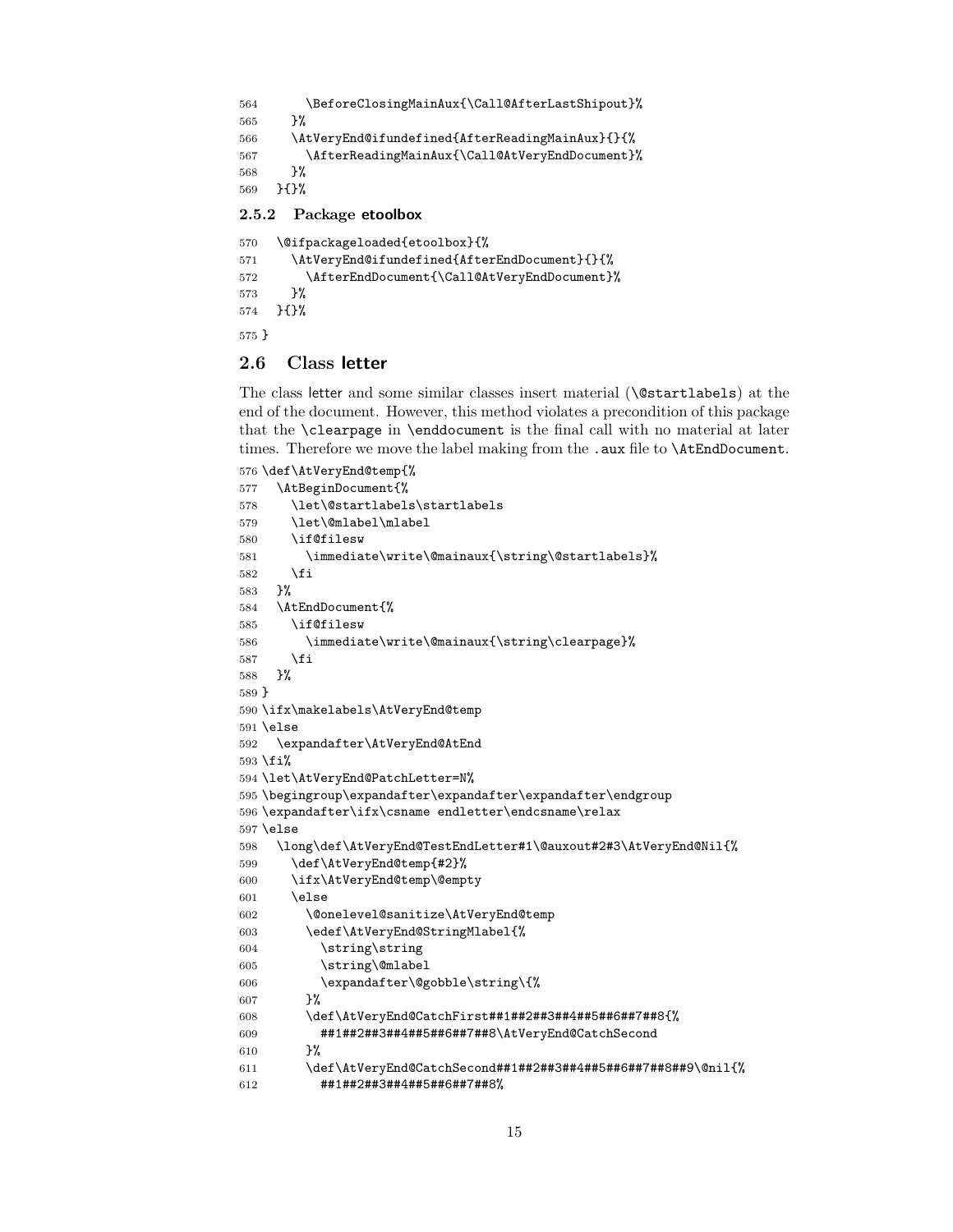```
613 }%
614 \edef\AtVeryEnd@temp{%
615 \expandafter\AtVeryEnd@CatchFirst\AtVeryEnd@temp
616 {}{}{}{}{}{}{}{}%
617 {}{}{}{}{}{}{}{}%
618 \@nil
619 }%
620 \ifx\AtVeryEnd@temp\AtVeryEnd@StringMlabel
621 \expandafter\def\expandafter\endletter\expandafter{%
622 \endletter
623 \begingroup
624 \let\left\=\relax625 \let\protect\@unexpandable@protect
626 \let\@mlabel=\relax
627 \edef\x{\endgroup
628 \noexpand\AtEndDocument{%
629 \@gobble#2%
630 }%
631 }%
632 \quad \lambda633 }%
634 \let\AtVeryEnd@PatchLetter=Y%
635 \overrightarrow{fi}636 \fi<br>637 }%
637
638 \expandafter\AtVeryEnd@TestEndLetter\endletter
639 \@auxout{}\AtVeryEnd@Nil
640 \fi
641 \ifx\AtVeryEnd@PatchLetter Y%
642 \begingroup
643 \let\on@line\@empty
644 \PackageInfo{atveryend}{%
645 \@backslashchar makelabels detected. %
646 Moving labels\MessageBreak
647 from '.aux' file to \@backslashchar AtEndDocument%
648 }%
649 \endgroup
650 \def\makelabels{%
651 \AtBeginDocument{%
652 \let\@startlabels\startlabels
653 \let\@mlabel\mlabel
654 }%
655 }%
656 \AtEndDocument{%
657 \AtVeryEnd@ifundefined{@startlabels}{%
658 }{%
659 \clearpage
660 \@startlabels
661 }%
662 }%
663 \AfterLastShipout{%
664 \let\@startlabels\relax
665 \let\@mlabel\@gobbletwo
666 }%
667 \else
668 \PackageWarningNoLine{atveryend}{%
669 \@backslashchar makelabels detected, but labels cannot\MessageBreak
670 be moved to \@backslashchar AtEndDocument, because\MessageBreak
```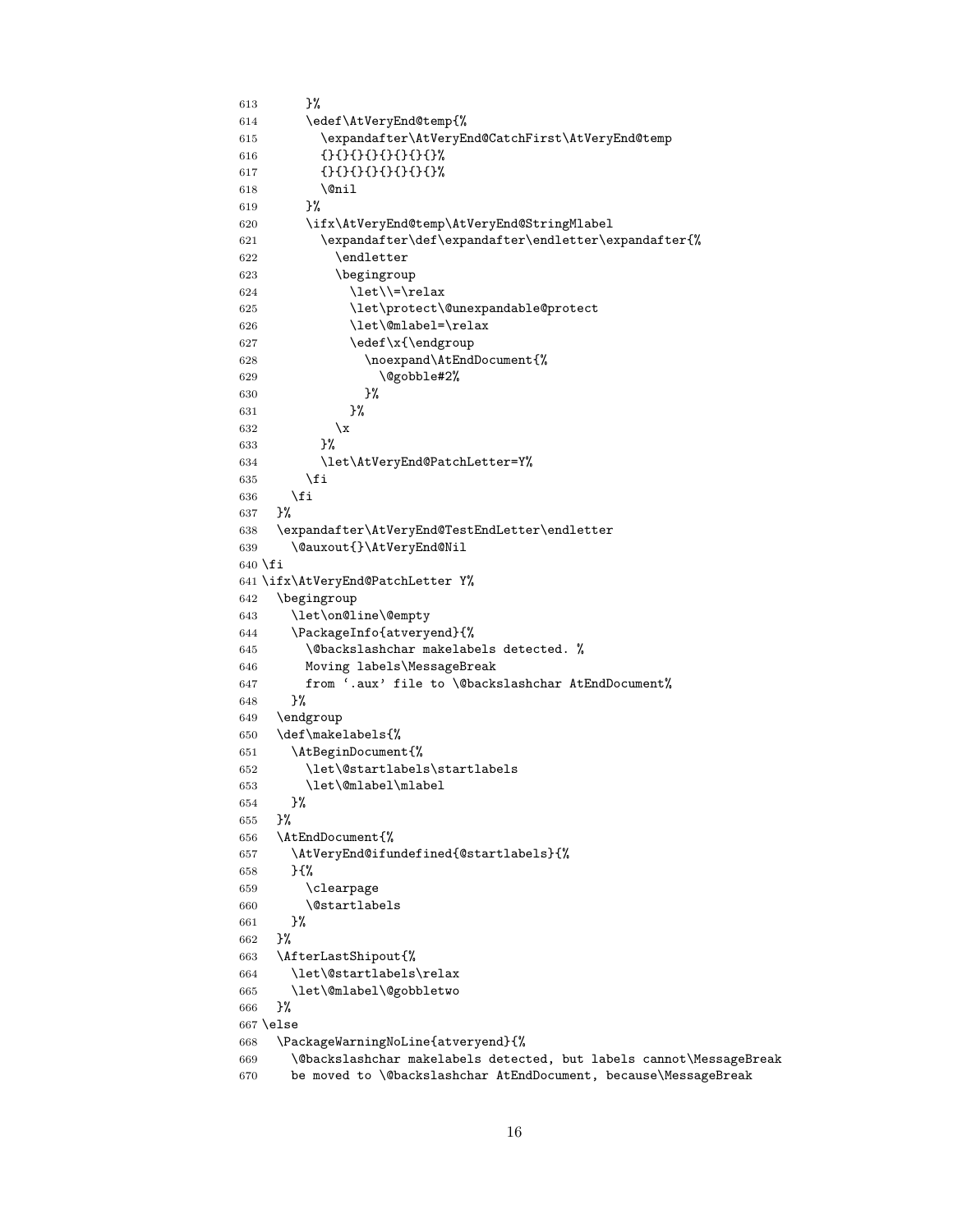```
671 \@backslashchar endletter is not in expected form%
672 }%
673 \fi
674 \AtVeryEnd@AtEnd%
675 \langle/package\rangle
```
## <span id="page-16-0"></span>3 Installation

#### <span id="page-16-1"></span>3.1 Download

**Package.** This package is available on  $CTAN^1$  $CTAN^1$ :

[CTAN:macros/latex/contrib/atveryend/atveryend.dtx](https://ctan.org/tex-archive/macros/latex/contrib/atveryend/atveryend.dtx) The source file.

[CTAN:macros/latex/contrib/atveryend/atveryend.pdf](https://ctan.org/tex-archive/macros/latex/contrib/atveryend/atveryend.pdf) Documentation.

Bundle. All the packages of the bundle 'atveryend' are also available in a TDS compliant ZIP archive. There the packages are already unpacked and the documentation files are generated. The files and directories obey the TDS standard.

[CTAN:install/macros/latex/contrib/atveryend.tds.zip](http://mirrors.ctan.org/install/macros/latex/contrib/atveryend.tds.zip)

TDS refers to the standard "A Directory Structure for TEX Files" ([CTAN:pkg/](http://ctan.org/pkg/tds) [tds](http://ctan.org/pkg/tds)). Directories with texmf in their name are usually organized this way.

#### <span id="page-16-2"></span>3.2 Bundle installation

Unpacking. Unpack the atveryend.tds.zip in the TDS tree (also known as texmf tree) of your choice. Example (linux):

```
unzip atveryend.tds.zip -d ~/texmf
```
#### <span id="page-16-3"></span>3.3 Package installation

Unpacking. The .dtx file is a self-extracting docstrip archive. The files are extracted by running the  $.$ dtx through plain TEX:

tex atveryend.dtx

TDS. Now the different files must be moved into the different directories in your installation TDS tree (also known as texmf tree):

```
atveryend.sty \rightarrow tex/latex/atveryend/atveryend.styatveryend.pdf \rightarrow doc/latex/atveryend/atveryend.pdf
atveryend.dtx \rightarrow source/latex/atveryend/atveryend.dtx
```
If you have a docstrip.cfg that configures and enables docstrip's TDS installing feature, then some files can already be in the right place, see the documentation of docstrip.

## <span id="page-16-4"></span>3.4 Refresh file name databases

If your T<sub>E</sub>X distribution  $(T_F X \text{ Live}, \text{MikT}_F X, \ldots)$  relies on file name databases, you must refresh these. For example, TEX Live users run texhash or mktexlsr.

<span id="page-16-5"></span><sup>1</sup>[CTAN:pkg/atveryend](http://ctan.org/pkg/atveryend)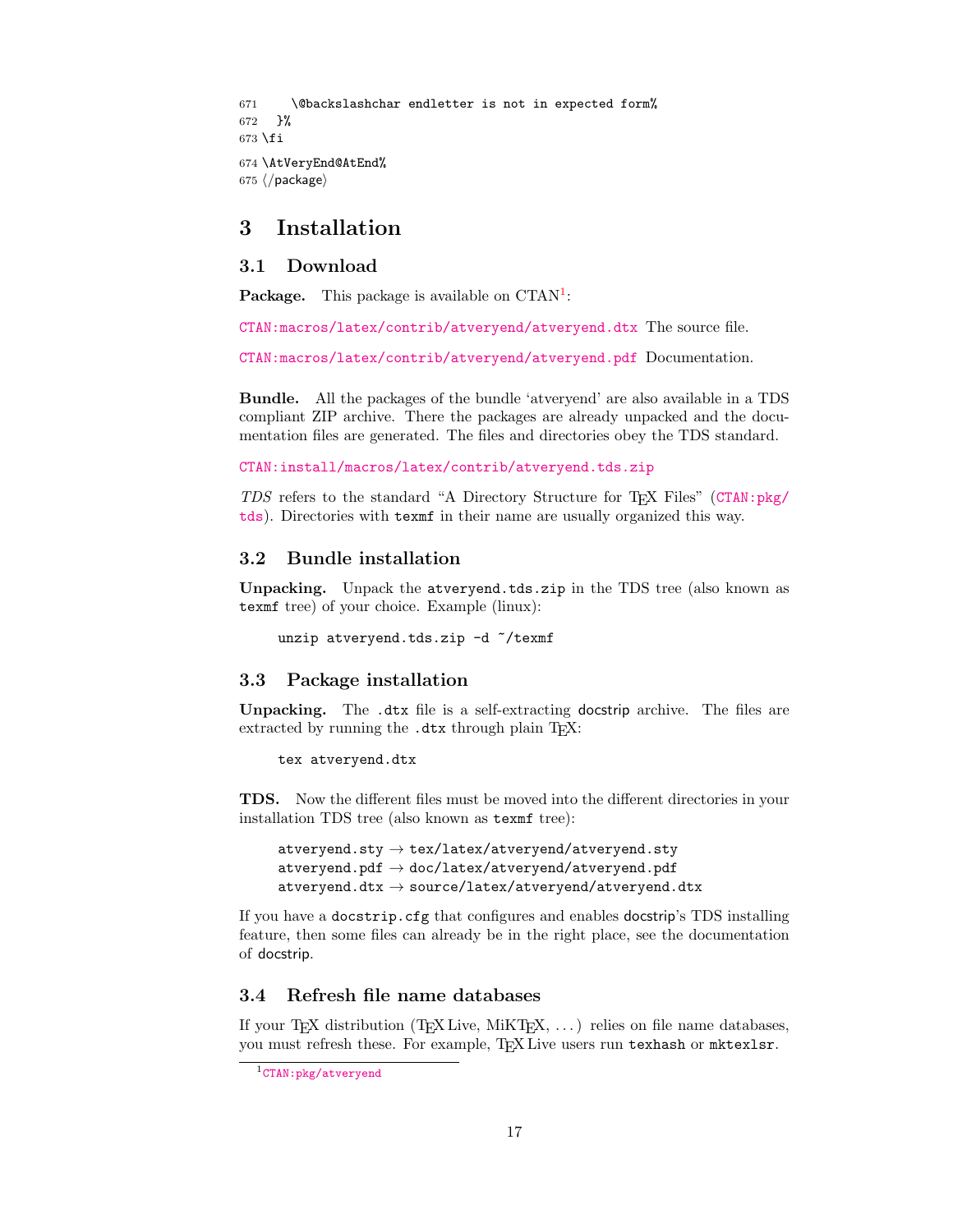#### <span id="page-17-0"></span>3.5 Some details for the interested

**Unpacking with LATEX.** The  $\cdot$  dtx chooses its action depending on the format:

plain T<sub>E</sub>X: Run docstrip and extract the files.

LATEX: Generate the documentation.

If you insist on using  $\text{LTr}X$  for docstrip (really, docstrip does not need  $\text{LTr}X$ ), then inform the autodetect routine about your intention:

```
latex \let\install=y\input{atveryend.dtx}
```
Do not forget to quote the argument according to the demands of your shell.

Generating the documentation. You can use both the .dtx or the .drv to generate the documentation. The process can be configured by the configuration file ltxdoc.cfg. For instance, put this line into this file, if you want to have A4 as paper format:

\PassOptionsToClass{a4paper}{article}

An example follows how to generate the documentation with pdfI $\Delta T$ <sub>F</sub>X:

```
pdflatex atveryend.dtx
makeindex -s gind.ist atveryend.idx
pdflatex atveryend.dtx
makeindex -s gind.ist atveryend.idx
pdflatex atveryend.dtx
```
## <span id="page-17-1"></span>4 Acknowledgement

Arthur Ogawa: He proposed the new API with \AfterLastShipout and gave me much feedback, comprehensive class/package lists, many suggestions and comments.

## <span id="page-17-2"></span>5 References

- <span id="page-17-5"></span>[1] The LAT<sub>E</sub>X3 Project: LAT<sub>E</sub>X2e for class and package writers  $2006/02/15$ ; [CTAN:](http://ctan.org/pkg/clsguide) [pkg/clsguide](http://ctan.org/pkg/clsguide).
- <span id="page-17-6"></span>[2] James Darrell McCauley, Jeff Goldberg: The endfloat package; 1995/10/11 v2.4i; [CTAN:pkg/endfloat](http://ctan.org/pkg/endfloat).
- <span id="page-17-8"></span>[3] Philipp Lehmann: The etoolbox package; 2009/08/06 v1.8; [CTAN:pkg/](http://ctan.org/pkg/etoolbox) [etoolbox](http://ctan.org/pkg/etoolbox).
- <span id="page-17-3"></span>[4] Sebastian Rahtz, Heiko Oberdiek: The hyperref package; 2009/12/05 v6.79l; [CTAN:pkg/hyperref](http://ctan.org/pkg/hyperref).
- <span id="page-17-7"></span>[5] Markus Kohm: KOMA-Script; 2009/07/24 v3.04a; [https://www.](https://www.komascript.de/) [komascript.de/](https://www.komascript.de/).
- <span id="page-17-4"></span>[6] Jeff Goldberg: The lastpage package; 1994/07/20 v0.1b; [CTAN:pkg/lastpage](http://ctan.org/pkg/lastpage).
- [7] APS, AIP, Arthur Orgawa; ReVTeX 4.1; 2009/10/13 v4.1; [http://authors.](http://authors.aps.org/revtex4/) [aps.org/revtex4/](http://authors.aps.org/revtex4/).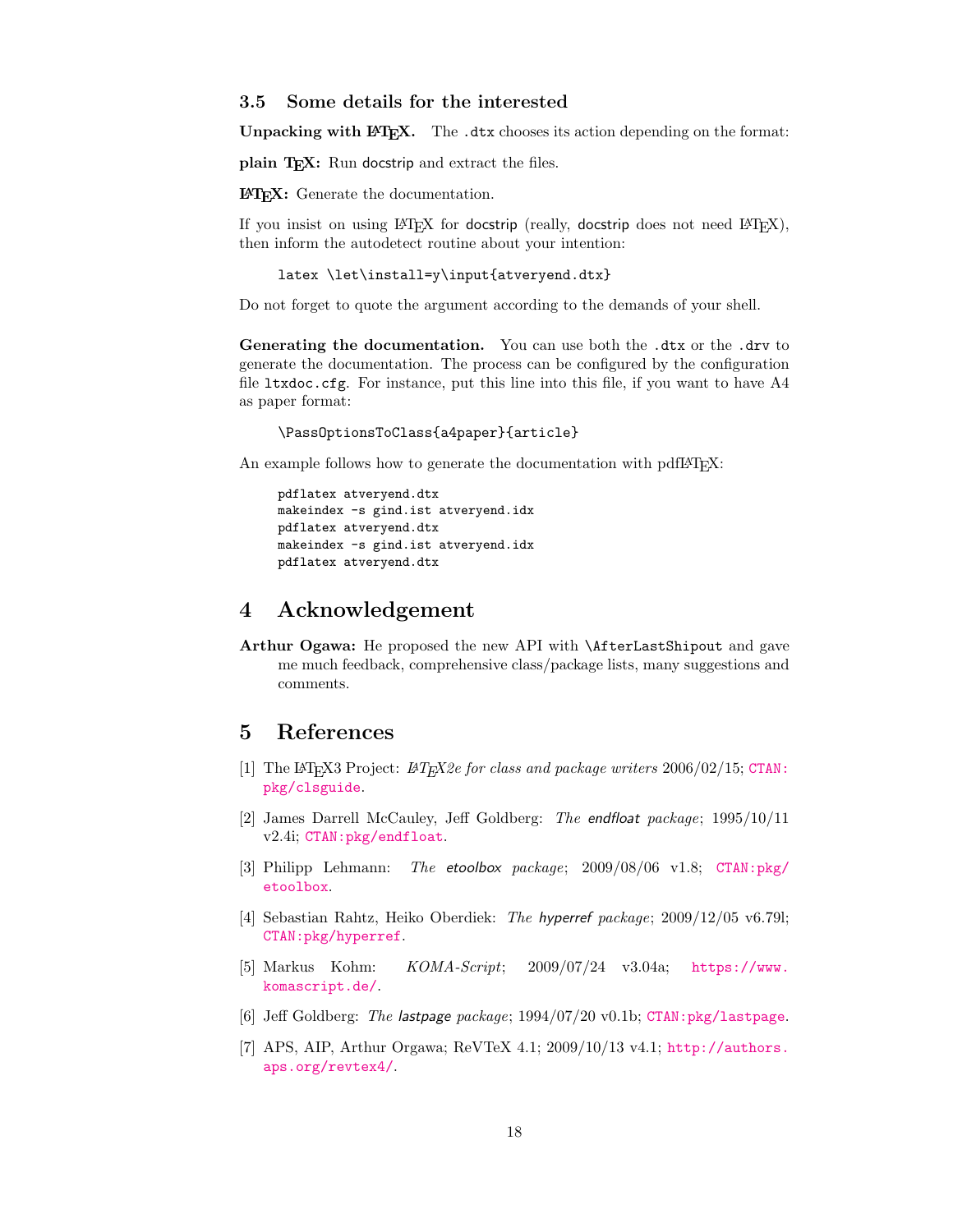## <span id="page-18-0"></span>6 History

## <span id="page-18-1"></span> $[2009/12/06 \text{ v}1.0]$

• The first version.

## <span id="page-18-2"></span> $[2009/12/07 \text{ v}1.1]$

• Bug fixes.

## <span id="page-18-3"></span>[2009/12/09 v1.2]

• Additional support of classes and packages.

## <span id="page-18-4"></span>[2009/12/11 v1.3]

- Patch for letter like classes that puts label into the '.aux' file.
- Hook \BeforeClearDocument added (request from Arthur Ogawa).
- Patch of \clear@document removed (Arthur Ogawa).
- A nested \AtBeginDocument removed.

## <span id="page-18-5"></span>[2010/01/25 v1.4]

• Moved from TDS:\*/generic/\* to TDS:\*/latex/\*.

## <span id="page-18-6"></span> $[2010/03/24 \text{ v}1.5]$

• \Call@BeforeClearDocument fixed (Ahmed Musa).

## <span id="page-18-7"></span> $[2011/04/15 \text{ v}1.6]$

• \Call@AtEndAfterFileList and \Call@AtVeryVeryEnd added.

## <span id="page-18-8"></span> $[2011/04/23 \text{ v}1.7]$

• Some fix for \AtVeryEnd@RedefCheckEnd to avoid error because of undefined control sequence in some circumstances (thanks to D.P. Story for bug report).

## <span id="page-18-9"></span>[2011/06/30 v1.8]

• Support of changed \enddocument of LATEX  $2\varepsilon$  2011/06/27.

## <span id="page-18-10"></span> $[2016/05/16 \text{ v}1.9]$

• Documentation updates.

## <span id="page-18-11"></span> $[2019/12/05 \text{ v}1.10]$

• Documentation updates.

## <span id="page-18-12"></span>[2019-12-11 v1.11]

• Updated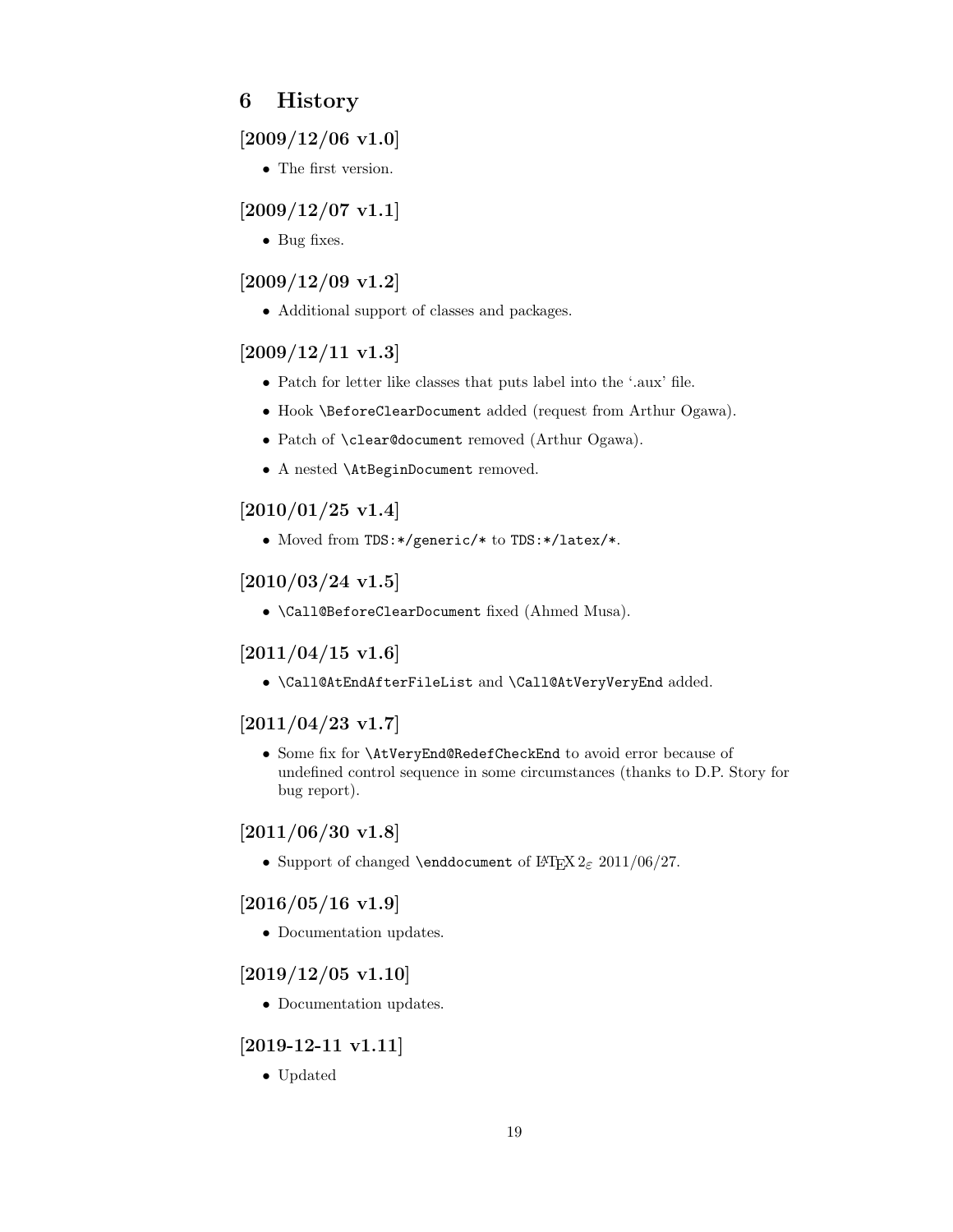# <span id="page-19-0"></span>7 Index

Numbers written in italic refer to the page where the corresponding entry is described; numbers underlined refer to the code line of the definition; plain numbers refer to the code lines where the entry is used.

 $\verb+\@unexp+ andable@protect\dots . . . . . . 625$  $\verb+\@unexp+ andable@protect\dots . . . . . . 625$ 

## Symbols

| \@@end  168, 208, 243,                                                                                                           | $\text{Vovarning} \quad \ldots \quad \ldots \quad \ldots \quad \text{438, 466}$ |
|----------------------------------------------------------------------------------------------------------------------------------|---------------------------------------------------------------------------------|
| 283, 308, 331, 350, 373, 446, 478                                                                                                | \\  624                                                                         |
| $\text{\tt \texttt{{\char'134}ll@c} \quad \quad \  \  \ldots \quad \  \  \ldots \quad \  \  \ldots \quad \  \  \text{222, 259}}$ |                                                                                 |
|                                                                                                                                  |                                                                                 |
| $\Delta$ 647, 669, 670, 671                                                                                                      | $\mathbf{A}$                                                                    |
| \@checkend 138, 173, 213, 248, 294,                                                                                              | $\a$ @enddocument  518                                                          |
| 311, 335, 354, 426, 452, 523, 525                                                                                                | $\Lambda$ fterEndDocument 572                                                   |
| \@defaultsubs                                                                                                                    | $\text{targroup} \dots \dots \dots \dots \dots \dots 537$                       |
| $\ldots$ 154, 193, 229, 268, 383, 407                                                                                            | $\Lambda$ fterLastShipout $2, 66, 90, 663$                                      |
| $\setminus$ @dofilelist  149, 187,                                                                                               | $\Lambda x$ 567                                                                 |
| 224, 262, 376, 399, 546, 552, 553                                                                                                | $\Lambda$ P@enddocument 508                                                     |
| \@empty  58, 59, 60, 61, 62,                                                                                                     | \AtBeginDocument  539, 561, 577, 651                                            |
| 80, 91, 102, 114, 126, 485, 600, 643                                                                                             | $\text{AtEndAfterFileList} \ldots \ldots \quad 2, 72, 113$                      |
|                                                                                                                                  | $\Lambda$ LendDocument  136, 171,                                               |
| $\ldots$ 137, 172, 212, 247, 334, 353                                                                                            | 211, 246, 540, 544, 584, 628, 656                                               |
| $\setminus$ @firstofone  79,                                                                                                     | \AtVeryEnd@AfterLastShipoutHook .                                               |
| 90, 101, 113, 125, 136, 171, 211, 246                                                                                            | $\cdots$ 59, 67, 91, 95, 97                                                     |
| <b>\@firstoftwo</b> $53$                                                                                                         | \AtVeryEnd@AtEnd . 28, 29, 46, 592, 674                                         |
| \@font@warning                                                                                                                   | \AtVeryEnd@AtEndAfterFileListHook                                               |
| $\ldots$ 151, 190, 226, 265, 378, 402                                                                                            | . 61, 73, 114, 118, 120                                                         |
| $\texttt{\textbackslash@gobble}\quad\ldots\ldots\ldots\ldots\ldots\quad 606,\,629$                                               | \AtVeryEnd@AtVeryEndDocumentHook                                                |
| \@gobbletwo                                                                                                                      | $\ldots$ 60, 70, 102, 106, 108                                                  |
| 143, 152, 180, 191, 218, 227,                                                                                                    | \AtVeryEnd@AtVeryVeryEndHook                                                    |
| 255, 266, 341, 362, 380, 404, 665<br>$\texttt{{\char'134}l@i}$ $562,\,570$                                                       | $\ldots \ldots \ldots$ 62, 76, 126, 130, 132                                    |
| $\setminus$ @ifundefined 545                                                                                                     | \AtVeryEnd@BeforeClearDocumentHook                                              |
| \@latex@warning@no@line                                                                                                          | $\ldots \ldots \ldots \ldots$ 58, 64, 80, 84, 86                                |
| $\ldots$ 159, 198, 234, 273, 387, 411                                                                                            | $\text{AtVeryEnd@c@lenddoca} \dots \dots \dots \ 397$                           |
| $\text{Omainaux}$ . 142, 179, 217, 254, 304,                                                                                     | \AtVeryEnd@CatchFirst  608, 615                                                 |
| 323, 339, 360, 430, 458, 581, 586                                                                                                | \AtVeryEnd@CatchSecond  609, 611                                                |
| $\text{Quant} 1$ 299, 318                                                                                                        | $\text{AtVeryEnd@document} \dots \dots \ 521,527$                               |
| \@mlabel $579, 605, 626, 653, 665$                                                                                               | \AtVeryEnd@enddocument@booklet . 289                                            |
| \@multiplelabels                                                                                                                 | \AtVeryEnd@enddocument@combine . 352                                            |
| $\ldots$ 157, 163, 196, 202, 232,                                                                                                | \AtVeryEnd@enddocument@dinbrief . 310                                           |
| 238, 271, 277, 385, 393, 409, 417                                                                                                | \AtVeryEnd@enddocument@jpsj  448                                                |
| $\lambda$ amedef  431, 459                                                                                                       | \AtVeryEnd@enddocument@standard.                                                |
| \@new1@be1 144, 181, 219, 256, 342, 363                                                                                          |                                                                                 |
| \@nil  493, 504, 611, 618                                                                                                        | \AtVeryEnd@enddocument@standard20110627                                         |
| $\text{\textbackslash@onelevel@sanitize}\ \dots\dots\dots\dots\ 602$                                                             |                                                                                 |
| $\text{\textbackslash}\mathbb{Q}$ outputdblcol $424,\,450$                                                                       | \AtVeryEnd@ifundefined                                                          |
| $\qquad$ Qpartaux  340, 361                                                                                                      | $\ldots \ldots \ldots$ 50, 563, 566, 571, 657                                   |
| \@refundefined                                                                                                                   | \AtVeryEnd@Nil  598, 639                                                        |
| $\ldots$ 155, 194, 230, 269, 347, 369                                                                                            | \AtVeryEnd@OrgClearpage  528, 530                                               |
| $\texttt{\textbackslash@secondoftwo}}$ 55                                                                                        | \AtVeryEnd@PatchLetter<br>594, 634, 641                                         |
| \@setckpt . 143, 180, 218, 255, 341, 362                                                                                         | \AtVeryEnd@RedefCheckEnd 522, 537, 541                                          |
| \@startlabels . 578, 581, 652, 660, 664                                                                                          | $\verb \AtVeryEnd@RedefEndDocument       $                                      |
| $\setminus$ @tempswafalse  145,                                                                                                  | .<br>494, 507,<br>508, 509, 510, 511, 512, 513,                                 |
| 182, 220, 257, 343, 364, 434, 462                                                                                                |                                                                                 |
| $\text{Netstdef } \ldots \ldots \quad 144, 181, 219,$                                                                            | 514, 515, 516, 517, 518, 519, 520<br>\AtVeryEnd@SkipToNil  490, 493, 503        |
| 256, 342, 363, 432, 433, 460, 461                                                                                                |                                                                                 |
| \@undefined  86, 97, 108, 120, 132, 495                                                                                          | \AtVeryEnd@StringMlabel  603, 620                                               |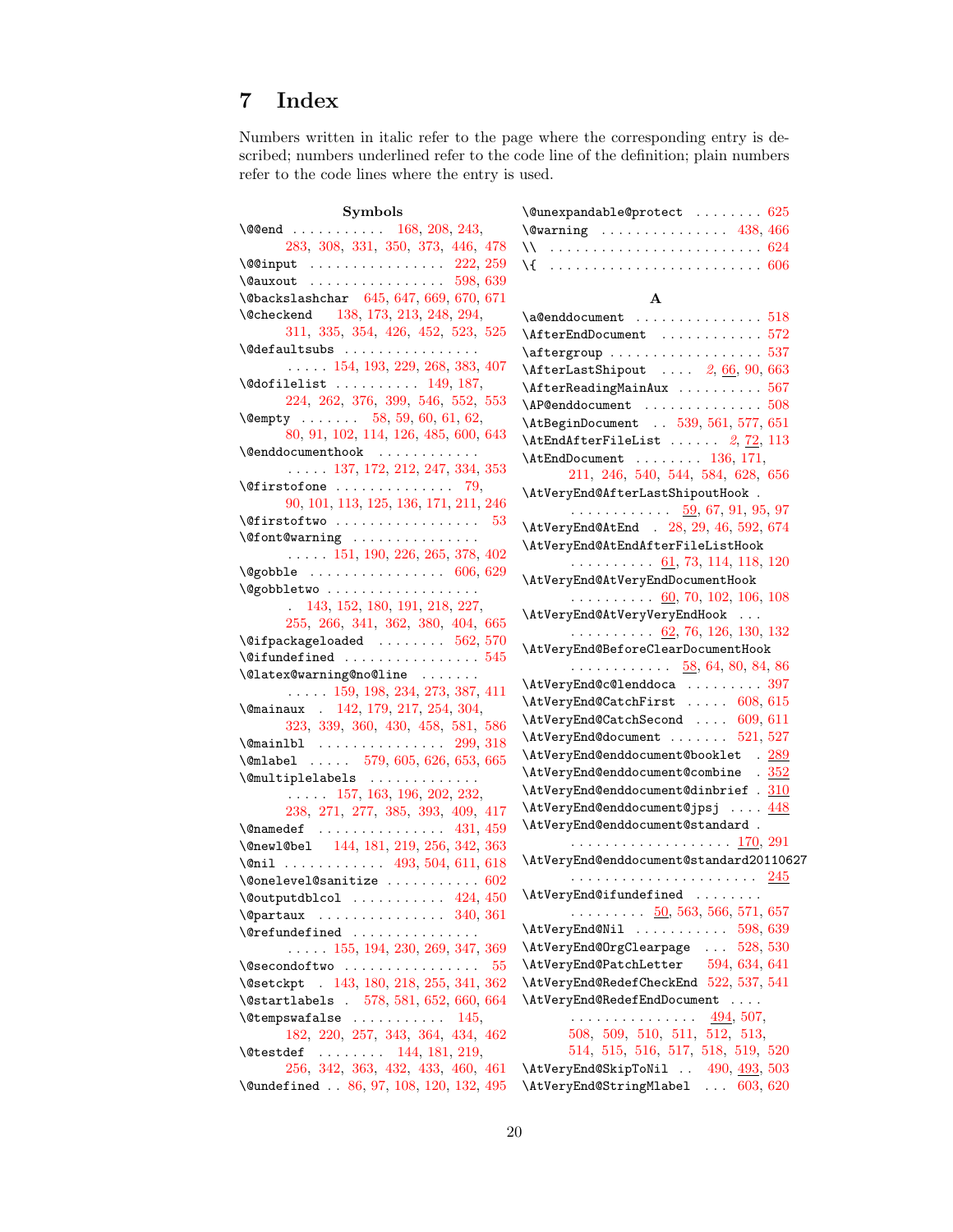| \AtVeryEnd@temp  526, 527, 576,                                       | \en   |
|-----------------------------------------------------------------------|-------|
| 590, 599, 600, 602, 614, 615, 620                                     | $\en$ |
| \AtVeryEnd@Test                                                       | \en   |
| $\frac{480}{1000}$ , 497, 498, 499, 500, 501, 502                     | \en   |
| \AtVeryEnd@test@booklet  285                                          |       |
|                                                                       | $\en$ |
| \AtVeryEnd@test@c@lenddoca  375                                       |       |
| \AtVeryEnd@test@combine  333                                          | \fo   |
| $\lambda tVeryEnd@test@dinbrief 293$                                  |       |
| \AtVeryEnd@test@jpsj  422                                             |       |
| \AtVeryEnd@test@standard  135, 287                                    | \fo   |
| \AtVeryEnd@test@standard20110627 210                                  |       |
| \AtVeryEnd@TestEndLetter  598, 638                                    |       |
| $\text{AtVeryEndDocument} \dots \dots \ 2, \underline{69}, 101$       | \g@   |
| $\text{AtVeryVery}$ 3, 75, 125                                        | \gd   |
| в                                                                     |       |
| \balancing@outputdblcol  424, 450                                     | \hy   |
| $\setminus$ BeforeClearDocument  2, 63, 79                            | \hy   |
| $\verb+\BeforeClosingMainAux + \dots + 564$                           | \hy   |
| $\big\{\n  subject\n  \n  \n  433, 461\n$                             |       |
|                                                                       |       |
| $\mathbf C$                                                           | \if   |
| $\verb+\c@labelgen+\dots+298, 317$                                    |       |
| $\text{C@lenddoca} \dots \dots \dots \quad 346, 368, \frac{397}{100}$ | \if   |
| $\verb+\cd@lmainauxfile + \ldots + \ldots + 344, 365$                 | \if   |
| $\lambda$ Call@AfterLastShipout  89,                                  |       |
| 176, 251, 314, 357, 455, 533, 564                                     |       |
| $\verb+\Call@AtEndAfterFileList 111+, 124+$                           | \if   |
| 188, 263, 327, 400, 474, 548, 556                                     | \if   |
| \Call@AtVeryEndDocument                                               | \if   |
| $\ldots$ 100, 112, 186, 261,                                          |       |
| 325, 367, 472, 547, 554, 567, 572                                     |       |
| \Call@AtVeryVeryEnd                                                   |       |
| $\ldots$ $\frac{123}{207}$ , 282, 330, 372, 477                       | \im   |
| \Call@BeforeClearDocument                                             |       |
| $\ldots$ 78, 174, 249, 312, 355, 453, 531                             |       |
|                                                                       | \in   |
| $\text{Catcode} \dots \dots \dots \dots \dots \quad 2,$               |       |
| 3, 5, 6, 7, 11, 12, 13, 14, 15, 16,                                   |       |
| 17, 20, 21, 23, 24, 25, 26, 30, 32                                    |       |
| $\verb+\clearpage+\dots+139+, 175, 214+$                              | \jo   |
| 250, 302, 321, 336, 356, 427,                                         | \jo   |
| 454, 528, 529, 530, 532, 586, 659                                     |       |
| \closeout<br>142.<br>.                                                |       |
| 179, 217, 254, 299, 304, 318,                                         | \ke   |
| 323, 339, 340, 360, 361, 430, 458                                     |       |
| $\{\text{csname} \dots \dots \dots \dots \dots \dots \dots \},\$      |       |
| 52, 210, 245, 326, 473, 481, 483, 596                                 | \ma   |
| $\text{Cweb@save@enddocument} \dots 512$                              |       |
|                                                                       | \ma   |
| D                                                                     | \Me   |

| $\deadcycles$ 167, 206, 242,       |  |  |  |  |  |                                   |  |
|------------------------------------|--|--|--|--|--|-----------------------------------|--|
|                                    |  |  |  |  |  | 281, 307, 329, 349, 371, 445, 476 |  |
| $\lambda$ docmute@enddocument  517 |  |  |  |  |  |                                   |  |

## E

| $\text{EMenddocument} \dots \dots \dots \dots \dots \dots 516$ |
|----------------------------------------------------------------|
| $\end{math}$ 9.                                                |
| 52, 210, 245, 326, 473, 481, 483, 596                          |
| $\end$ denddocument  507                                       |

| $\verb+\enddocumentasusual 519$                           |  |  |  |  |
|-----------------------------------------------------------|--|--|--|--|
| $\verb+\endinput + \verb+\+\+ \verb+\+\+ 46$              |  |  |  |  |
| $\end{letter}$ 621, 622, 638                              |  |  |  |  |
| $\verb+\endlinechar + \verb++.\+ \verb+\+.\+ 4, 10, 22$   |  |  |  |  |
| $\end{array}$ $\ldots \ldots \ldots \ \hspace{.08cm} 514$ |  |  |  |  |

## F

| \font@submax 150, 152, 189, 191, 225,     |  |                                   |  |  |
|-------------------------------------------|--|-----------------------------------|--|--|
|                                           |  | 227, 264, 266, 377, 380, 401, 404 |  |  |
| \fontsubfuzz 150, 189, 225, 264, 377, 401 |  |                                   |  |  |

## G

| \g@addto@macro  64, 67, 70, 73, 76                                                                                                                                                                                                                                                                                                                                      |  |  |  |  |  |  |  |  |
|-------------------------------------------------------------------------------------------------------------------------------------------------------------------------------------------------------------------------------------------------------------------------------------------------------------------------------------------------------------------------|--|--|--|--|--|--|--|--|
| $\hspace*{0.1em}\rule{0.7pt}{0.8em}\hspace*{0.1em}$ $\hspace*{0.1em}\rule{0.7pt}{0.8em}\hspace*{0.1em}$ $\hspace*{0.1em}\rule{0.7pt}{0.8em}\hspace*{0.1em}\hspace*{0.1em}\hspace*{0.1em}\hspace*{0.1em}\hspace*{0.1em}\hspace*{0.1em}\hspace*{0.1em}\hspace*{0.1em}\hspace*{0.1em}\hspace*{0.1em}\hspace*{0.1em}\hspace*{0.1em}\hspace*{0.1em}\hspace*{0.1em}\hspace*{$ |  |  |  |  |  |  |  |  |

## $\mathbf H$

| \hyper@back@cite@enddocument $509$                                       |  |
|--------------------------------------------------------------------------|--|
|                                                                          |  |
| $\hbox{\tt \hbox{hyperOfn\texttt{Cenddocument}}\, \ldots \ldots \, 511}$ |  |

## I

| \if@filesw 141, 156, 178, 195, 216,  |
|--------------------------------------|
| 231, 253, 270, 297, 316, 338,        |
| 359, 384, 408, 429, 457, 580, 585    |
| \if@lastpagebalancing  423, 449      |
| $\iint@tempswa  \ldots  \ldots 158,$ |
| 197, 233, 272, 386, 410, 437, 465    |
| \ifdim  150, 189, 225, 264, 377, 401 |
|                                      |
|                                      |
| 80, 91, 102, 114, 126, 157, 196,     |
| 232, 271, 385, 397, 409, 481,        |
| 495, 527, 590, 596, 600, 620, 641    |
| \immediate $ 142, 179, 217$ ,        |
| 254, 299, 304, 318, 323, 339,        |
| 340, 360, 361, 430, 458, 581, 586    |
|                                      |
| 184, 301, 320, 344, 365, 436, 464    |

## J

\jobname .. [147,](#page-5-29) [184,](#page-6-36) [222,](#page-7-2) [259,](#page-7-3) [436,](#page-11-30) [464](#page-12-32)  $\lambda$ jobname@lbl . . . . . . . . . . . . . [301,](#page-8-30) [320](#page-9-38)

## K

 $\epsilon$ ependdoc  $\ldots \ldots \ldots \ldots \ldots \ldots \ 515$  $\ldots \ldots \ldots \ldots \ldots \ldots \ 515$ 

## M

| $\mathcal{L}$ akeatletter  146, 183, 221,           |
|-----------------------------------------------------|
| 258, 300, 319, 344, 365, 435, 463                   |
|                                                     |
| $\text{MessageBreak} \dots \dots \dots \ 151, 190,$ |
| 226, 265, 379, 403, 646, 669, 670                   |
|                                                     |

## N

| \NeedsTeXFormat  47                   |  |
|---------------------------------------|--|
| $\neq 63$ ,                           |  |
| 66, 69, 72, 75, 78, 89, 100, 111, 123 |  |
| $\neq 432, 460$                       |  |
| $\neq$ 295, 313                       |  |